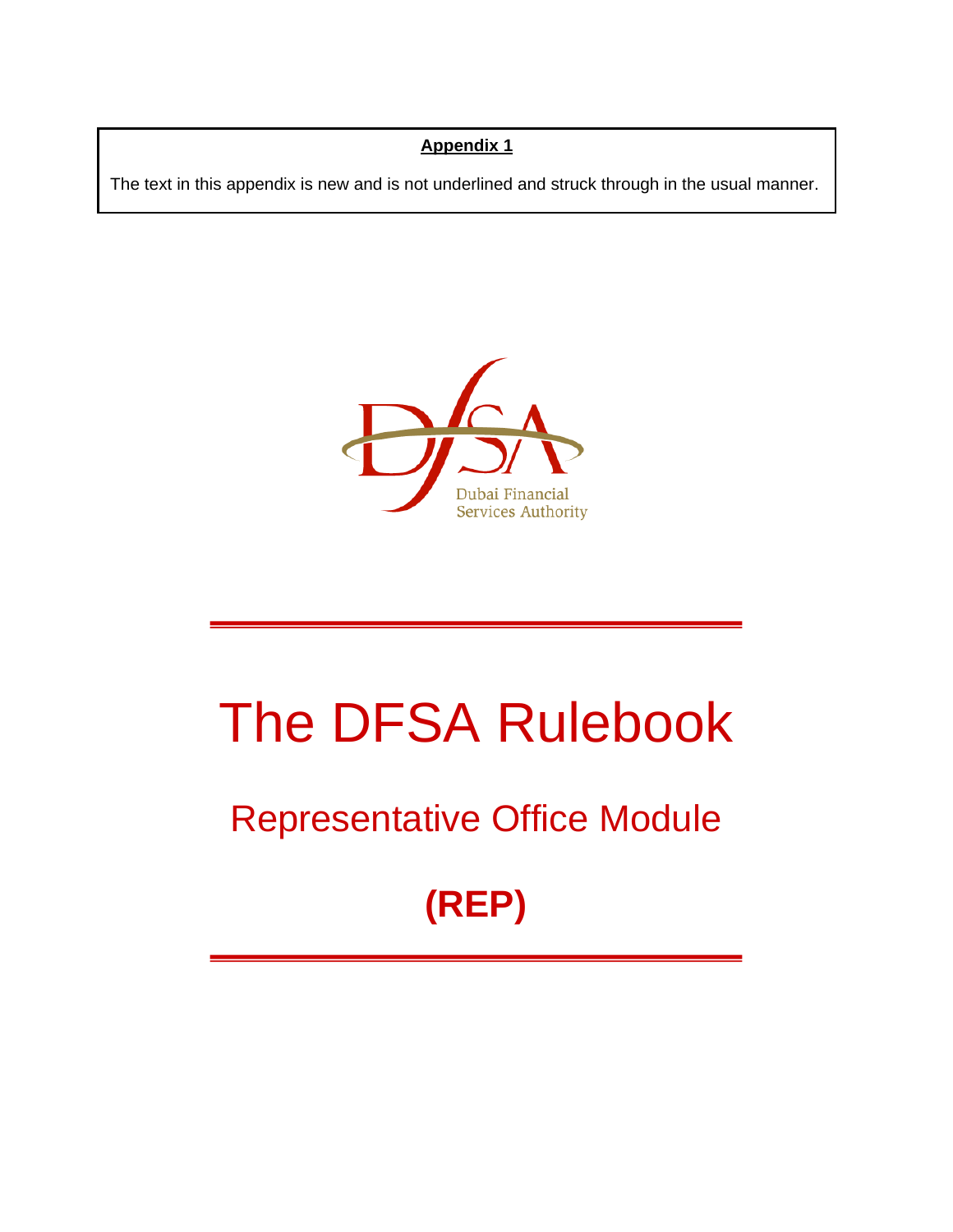**REPRESENTATIVE OFFICE (REP)** 

## **Contents**

The contents of this module are divided into the following chapters, sections and<br>appendices:

| 1<br>1.1<br>1.2                                                     |  |
|---------------------------------------------------------------------|--|
| $\mathbf{2}$                                                        |  |
| 2.1<br>2.2<br>2.3                                                   |  |
| 3                                                                   |  |
| 3.1<br>3.2                                                          |  |
| 4                                                                   |  |
| 4.1<br>4.2<br>4.3<br>4.4<br>4.5<br>4.6<br>4.7<br>4.8<br>4.9<br>4.10 |  |
| 5                                                                   |  |
| 5.1<br>5.2                                                          |  |
| 6                                                                   |  |
| 6.1<br>6.2<br>6.3                                                   |  |
| APP1                                                                |  |
| A1.1<br>A1.2<br>A1.3                                                |  |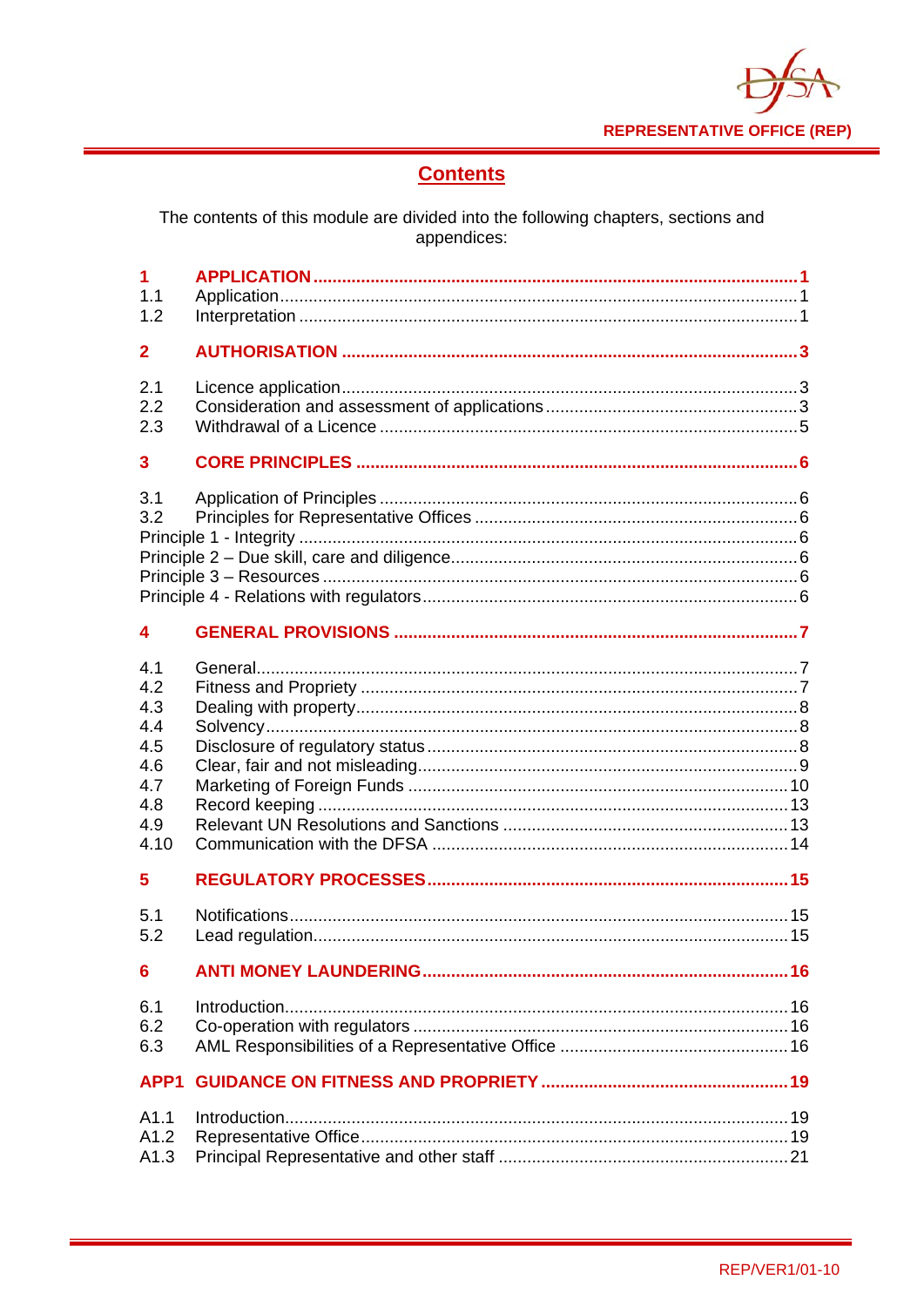## **1 APPLICATION**

## **1.1 Application**

- **1.1.1** (1) This module (REP) applies to every Person who carries on, or intends to carry on, the Financial Service of Operating a Representative Office in or from the DIFC.
	- (2) Unless otherwise stated, the Rules apply to a Representative Office only with respect to activities carried on from an establishment maintained by it in the DIFC.

#### **Guidance**

- 1. Because of the limited nature of the Financial Service of Operating a Representative Office much of the DFSA Rulebook has been disapplied for Representative Offices. While most of the key provisions applying to a Representative Office are contained in this module, a Representative Office should ensure that it complies with and has regard to other relevant provisions in other applicable DFSA Rulebook Modules including GEN chapters 1 to 3, SUP chapters 1, 3 and 5, CIR chapter 2 and sections 3.5 to 3.7 and FER. The application section of each Rulebook module sets out which chapters, if any, apply to a Representative Office. Some modules are of general application to all Authorised Persons such as GLO, ENF and OSR.
- 2. A Representative Office should also ensure that it complies with and has regard to relevant provisions of the Regulatory Law 2004 and Markets Law 2004. The Regulatory Law 2004 gives the DFSA a number of important powers in relation to Authorised Firms including powers of supervision and enforcement.
- 3. The Financial Service of Operating a Representative Office is defined in GEN Rule 2.26.1. By virtue of GEN 2.26.2 and 3.2.6, the Financial Service of Operating a Representative Office is a stand alone financial service activity.
- 4. Whilst much Representative Office activity will not involve a continuing relationship with the Persons to whom marketing is directed, where such a relationship is necessary, the Representative Office will need to be careful to ensure that it does not carry on any activities other than those prescribed under GEN Rule 2.26.2.
- 5. A Representative Office which undertakes a Financial Service which is outside the scope of its Licence will be in breach of Article 42(4) of the Regulatory Law 2004. If the DFSA believes that a Representative Office is in breach of Article 42(4), it may take steps which may include withdrawal of authorisation and formal enforcement action under the Regulatory Law 2004.

## **1.2 Interpretation**

#### **Guidance**

- 1. Every provision of REP and any other module of the Rulebook should be interpreted in the light of its purpose. The purpose of any provision is to be gathered first and foremost from the text of the provision in question and its context among other relevant provisions.
- 2. Where this section refers to a provision, this means every type of provision, including Rules and Guidance.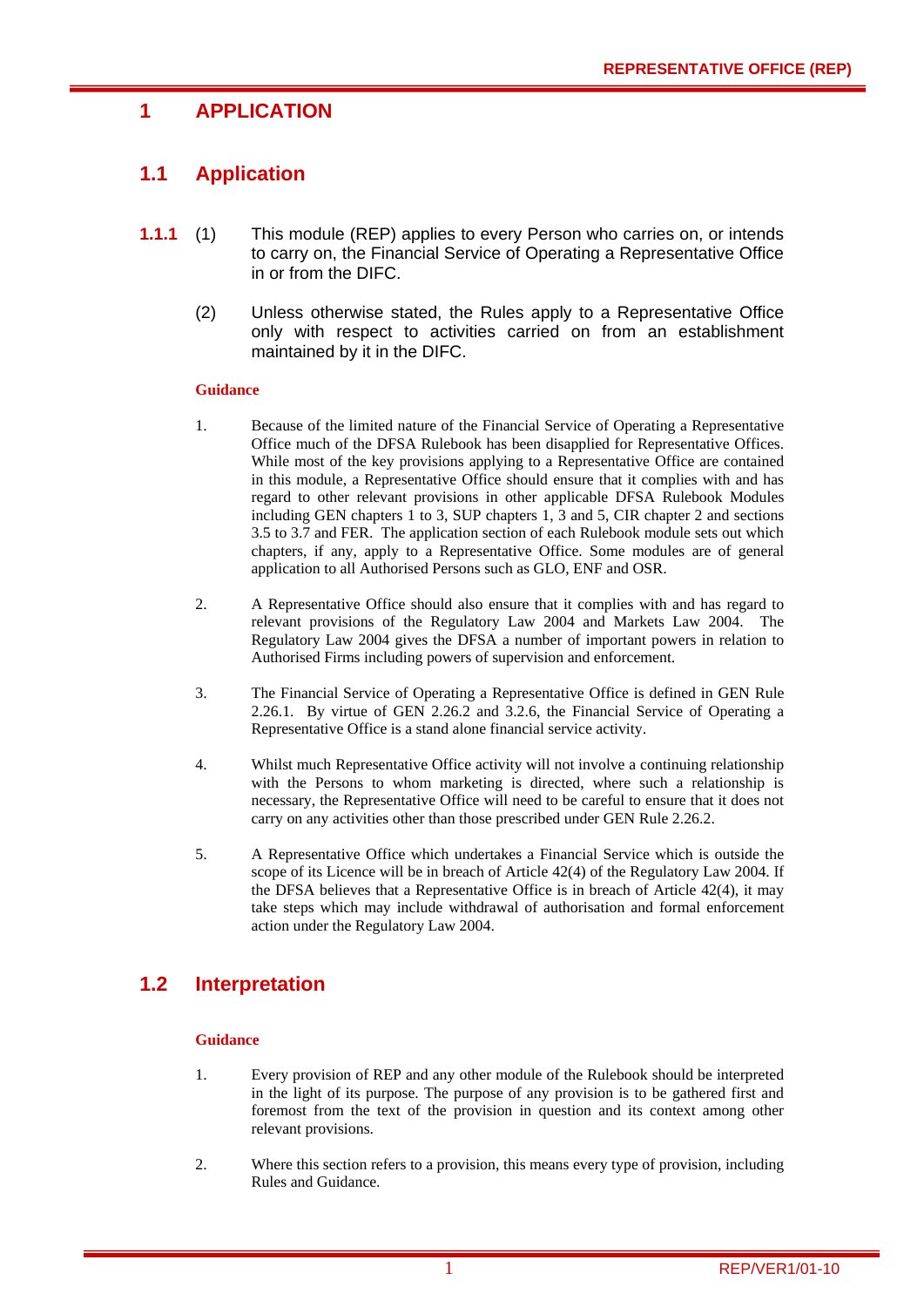- 3. Where reference is made in REP to another provision of the Rulebook or to another provision of DIFC legislation, it is a reference to that provision as amended from time to time.
- 4. Unless the contrary intention appears:
	- a. words in the Rulebook importing the masculine gender include the feminine gender and words importing the feminine gender include the masculine; and
	- b. words in the Rulebook in the singular include the plural and words in the plural include the singular.
- 5. If a provision in the Rulebook refers to a communication, notice, agreement, or other documents 'in writing' then, unless the contrary intention appears, it means in legible form and capable of being reproduced on paper, irrespective of the medium used. Expressions related to writing must be interpreted accordingly.
- 6. Any reference to 'dollars' ('\$') is a reference to United States Dollars unless the contrary intention appears.
- 7. References to Articles made throughout the Rulebook are references to the Regulatory Law 2004 unless otherwise stated.
- 8. Unless stated otherwise, a day means a calendar day. If an obligation falls on a calendar day which is either a Friday or Saturday or an official State holiday in the DIFC, the obligation must take place on the next calendar day which is a business day.

#### **Defined terms**

9. Defined terms are identified throughout the Rulebook by the capitalisation of the initial letter of a word or phrase and are defined in the Glossary (GLO). Unless the context otherwise requires, where capitalisation of the initial letter is not used, an expression has its natural meaning.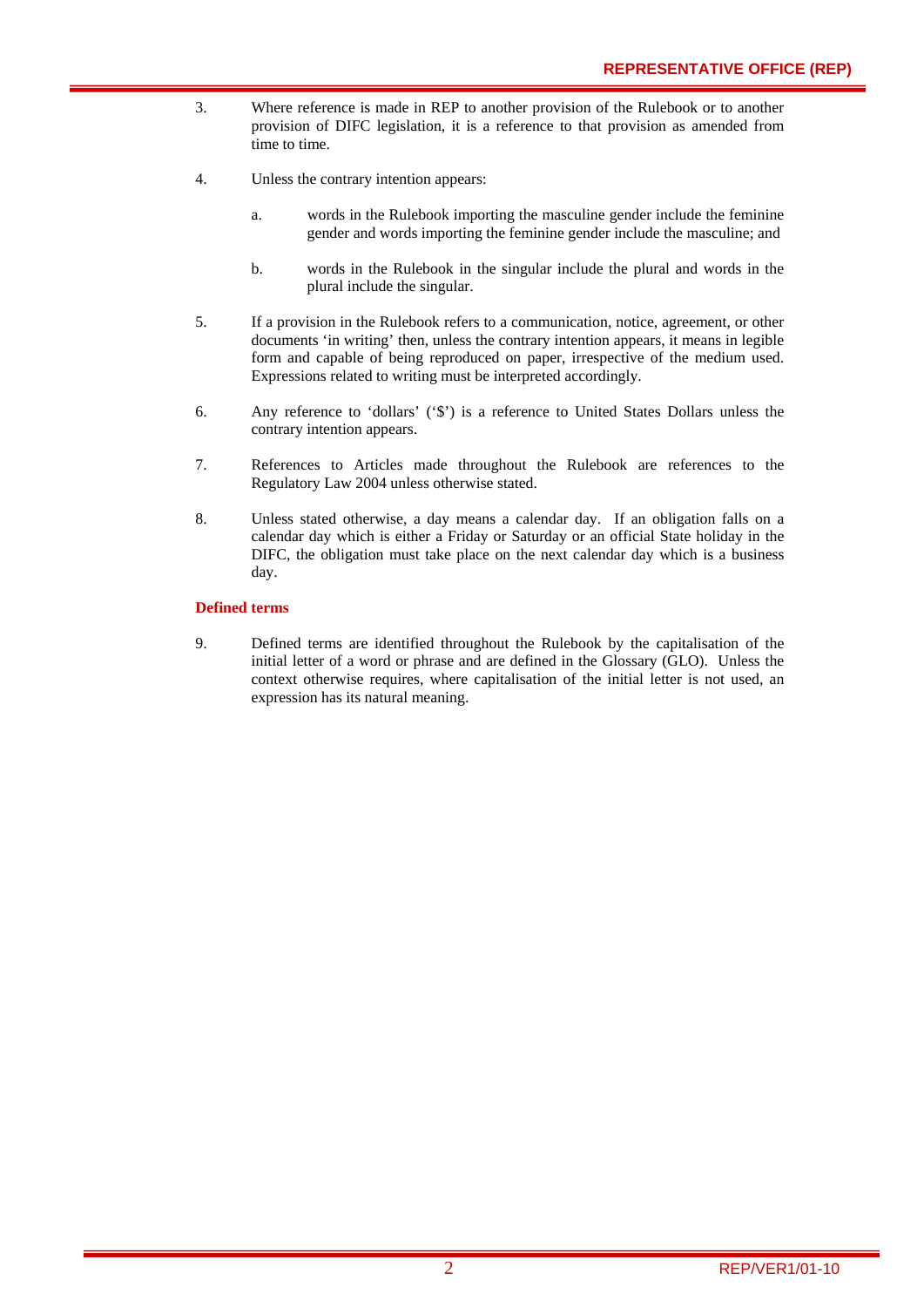## **2 AUTHORISATION**

## **2.1 Licence application**

- **2.1.1** A Person, referred to in this chapter as an applicant, who intends to carry on the Financial Service of Operating a Representative Office must apply to the DFSA for a Licence by completing and submitting the appropriate form in AFN.
- **2.1.2** (1) An application to Operate a Representative Office may only be made by a Person who is:
	- (a) incorporated ; and
	- (b) regulated by a Financial Services Regulator

in a jurisdiction other than the DIFC.

(2) The DFSA will not consider an application for a Licence from an applicant who intends to operate in the DIFC as a Domestic Firm.

## **2.2 Consideration and assessment of applications**

- **2.2.1** An applicant will only be authorised to carry on the Financial Service of Operating a Representative Office if the DFSA is satisfied that the applicant is fit and proper to hold a Licence. In making this assessment the DFSA may consider:
	- (a) those matters contained in App1;
	- (b) whether the applicant is subject to supervision by a Financial Services Regulator;
	- (c) whether the applicant's Financial Services Regulator in its home state has been made aware of the proposed application and has expressed itself as having no objection to the establishment by the applicant of a Representative Office in the DIFC; and
	- (d) any other relevant matters.
- **2.2.2** In relation to the assessment under Rule 2.2.1:
	- (a) the applicant must demonstrate to the DFSA's satisfaction that it is fit and proper;
	- (b) the applicant must demonstrate to the DFSA's satisfaction that its Principal Representative is fit and proper;
	- (c) the DFSA will consider any matter which may harm or may have harmed the integrity or the reputation of the DFSA or DIFC;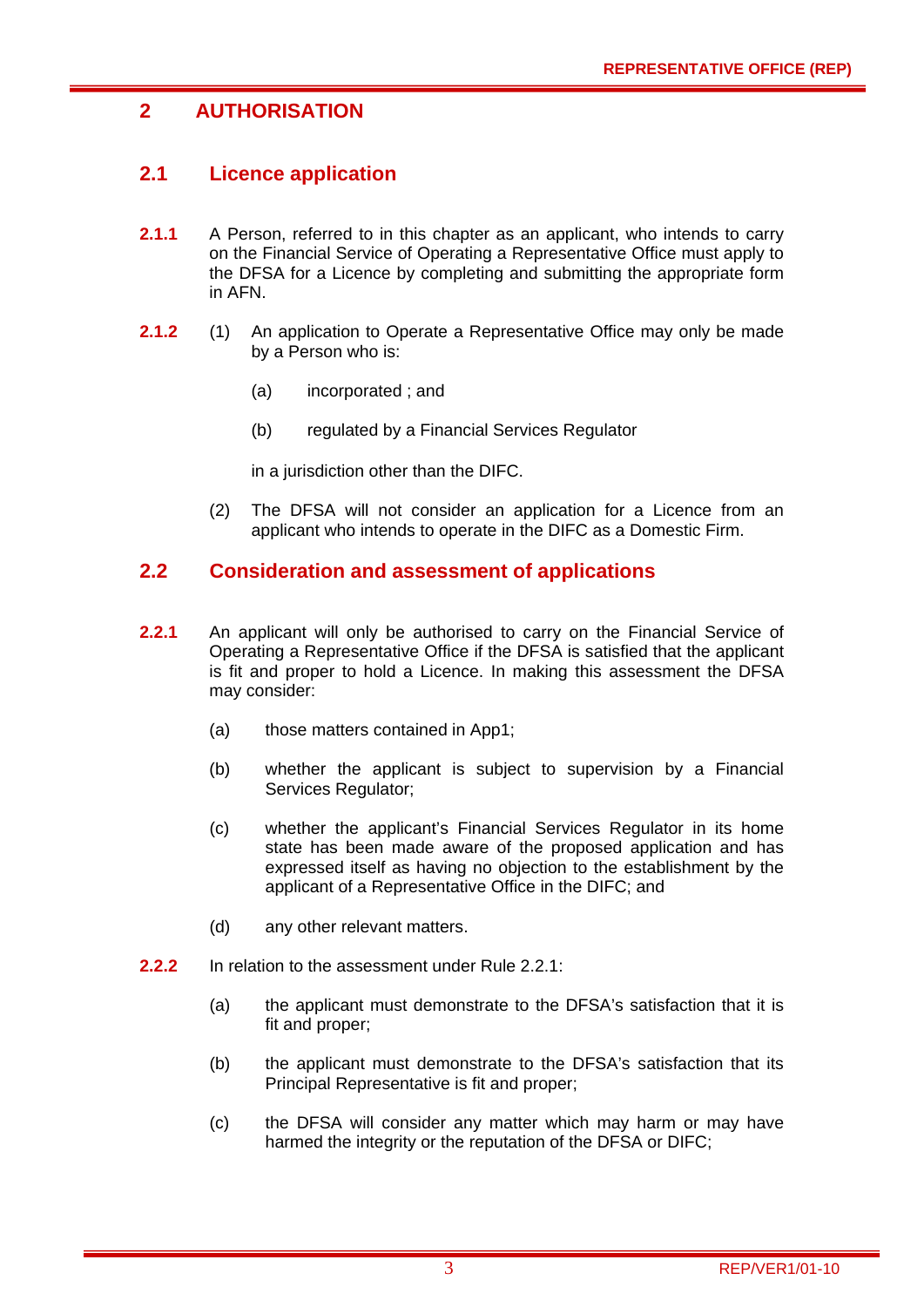- (d) the DFSA will consider the activities of the applicant and the associated risks, and accumulation of risks, that those activities pose to the DFSA's objectives described under Article 8; and
- (e) the DFSA will consider the cumulative effect of factors which, if taken individually, may be regarded as insufficient to give reasonable cause to doubt the fitness and propriety of an applicant.

#### **Guidance**

- 1. A Person who provides information to the DFSA which is false, misleading or deceptive, or who conceals information where the concealment is likely to mislead or deceive the DFSA, commits a contravention of Article 66.
- 2. If an applicant becomes aware of a material change in circumstances that is reasonably likely to be relevant to an application which is under consideration by the DFSA, it must inform the DFSA of the change, in writing, without delay .
- 3. Article 51 enables the DFSA to withdraw a Representative Office's Licence where it is no longer considered fit and proper to hold such a Licence.
- 4. In considering whether an applicant is fit and proper, the DFSA may take into account those matters contained in App1, which provides information on the DFSA's approach to fitness and propriety for Representative Offices.
- **2.2.3** A Representative Office applying to change the scope of its Licence, or to have a condition or restriction varied or withdrawn, must provide the DFSA with written details of the proposed changes.

#### **Guidance**

A Representative Office applying to change the scope of its Licence should bear in mind that it may have to change its legal structure. The process will involve a fundamental review of the Representative Office by the DFSA to ascertain whether the firm meets all the relevant criteria to enable the proposed change in scope of its Licence.

- **2.2.4** For the purposes of Article 9 (2) of the Law Regulating Islamic Financial Business 2004, a Representative Office will not be taken to be holding itself out as conducting Islamic Financial Business in or from the DIFC in circumstances where it:
	- (a) does not represent that it provides, in or from the DIFC, any services that are in accordance with Shari'a; and
	- (b) acts within the scope of its Licence, that is, does not carry on in or from the DIFC a Financial Service other than Operating a Representative Office.

#### **Guidance**

The Law Regulating Islamic Financial Business 2004, contains a prohibition against an Authorised Firm holding itself out as conducting Islamic Financial Business without first obtaining an endorsement to its Licence. An Islamic Financial Institution may operate a Representative Office in the DIFC but it is deemed not to be conducting Islamic Financial Business through its Representative Office. This is because of the limited nature of the financial services activity it is permitted to carry on and because it does not enter into client relationships in the DIFC. Accordingly, there is no requirement to obtain an appropriate endorsement to its Licence and the ISF module does not apply.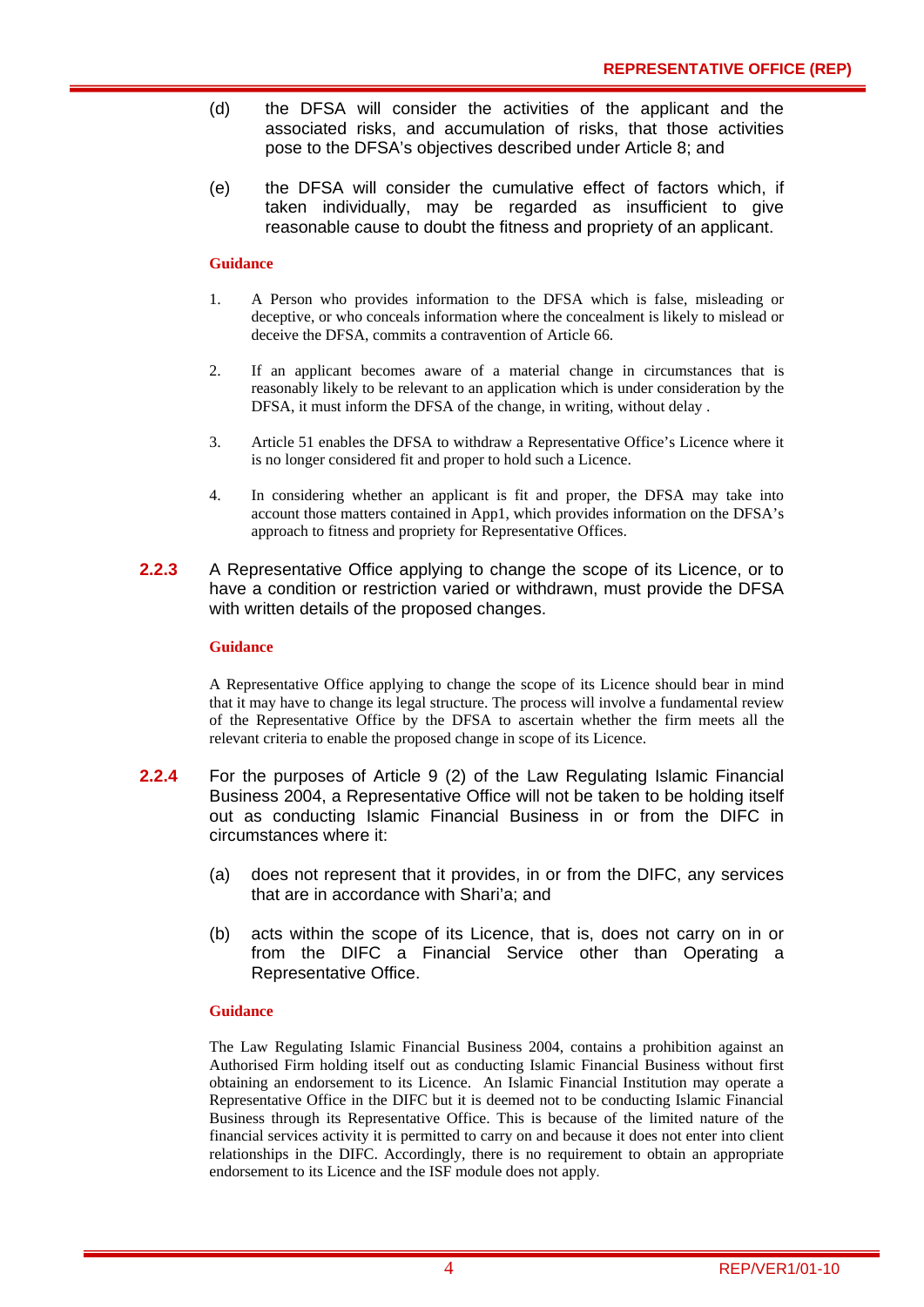## **2.3 Withdrawal of a Licence**

- **2.3.1** A Representative Office seeking to have its Licence withdrawn must submit a request in writing stating:
	- (a) the reasons for the request;
	- (b) that it has ceased or will cease to carry on the Financial Service of Operating a Representative Office in or from the DIFC; and
	- (c) the date on which it ceased or will cease to carry on the Financial Service of Operating a Representative Office in or from the DIFC.

#### **Guidance**

The DFSA may act on its own initiative to withdraw a Representative Office's Licence. The circumstances in which the DFSA will do so are set out in Article 50(3).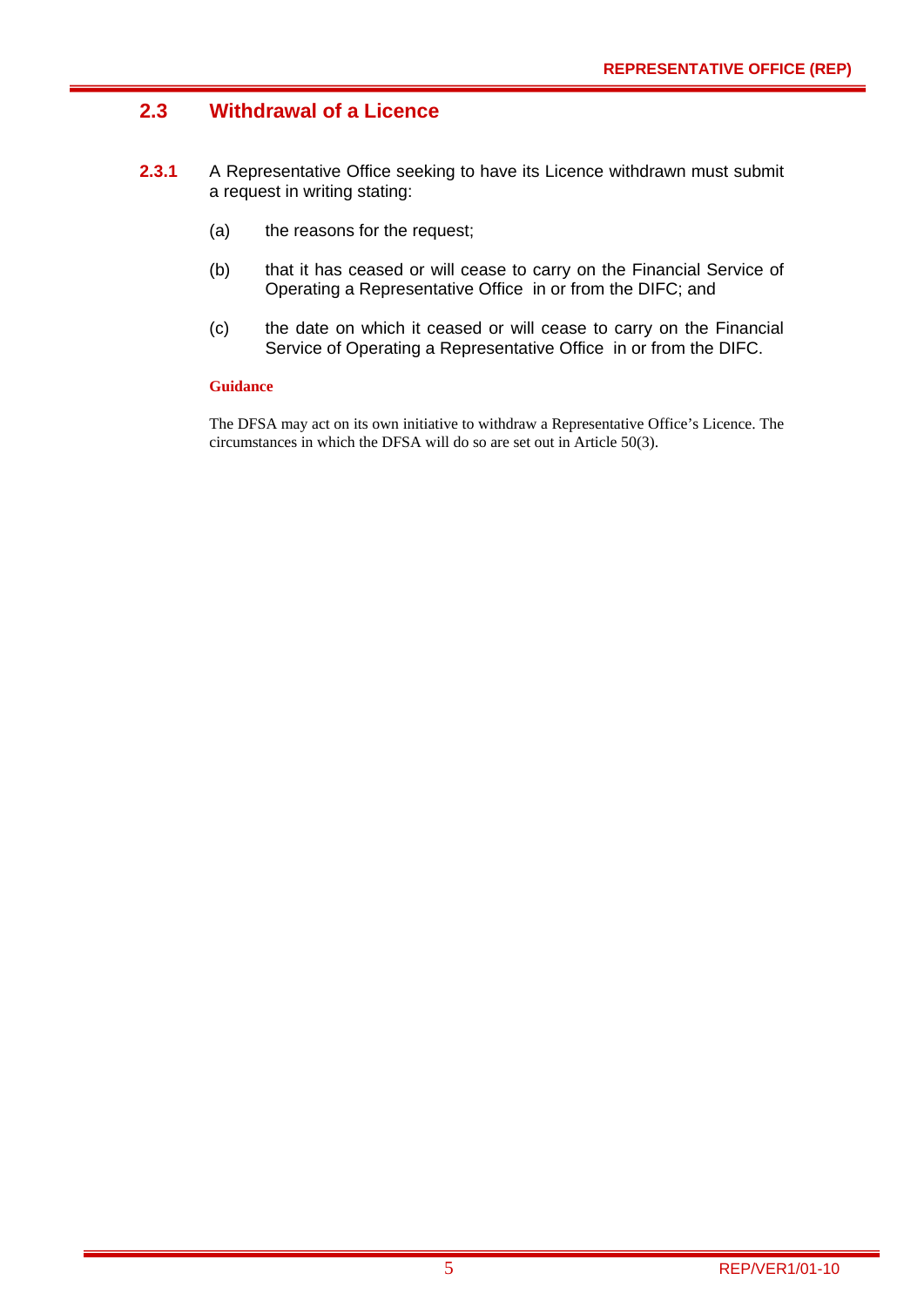## **3 CORE PRINCIPLES**

## **3.1 Application of Principles**

**3.1.1** (1) The four Principles for Representative Offices set out in section 3.2 apply to every Representative Office in accordance with Rule 1.1.1.

#### **Guidance**

- 1. Under Rule 1.1.1(2), the principles apply, unless otherwise stated, only to the Representative Office in its capacity as a branch in the DIFC and not to the institution as a whole.
- 2. The Principles for Representative Offices have the status of Rules and are a general statement of fundamental regulatory requirements which apply alongside the other Rules and also in new or unforeseen situations which may not be covered elsewhere by a specific Rule. Rules in other areas of this module or the Rulebook build upon these fundamental principles. Consequently the Rules and Guidance elsewhere should not be seen as exhausting the implications of the Principles.
- 3. Breaching a Principle for Representative Offices makes a Representative Office liable to disciplinary action, and may indicate that it is no longer fit and proper to carry on a Financial Service or to hold a Licence and the DFSA may consider withdrawing authorisation or the Licence on that basis.
- 4. The onus will be on the DFSA to show that the Representative Office has been at fault in some way, taking into account the standard of conduct required under the Principle in question.

## **3.2 Principles for Representative Offices**

#### **Principle 1 - Integrity**

**3.2.1** A Representative Office must observe high standards of integrity and fair dealing.

#### **Principle 2 – Due skill, care and diligence**

**3.2.2** In conducting its business activities a Representative Office must act with due skill, care and diligence.

#### **Principle 3 – Resources**

**3.2.3** A Representative Office must maintain and be able to demonstrate the existence of adequate resources to conduct and manage its affairs.

#### **Principle 4 - Relations with regulators**

**3.2.4** A Representative Office must deal with Regulators in an open and cooperative manner and keep the DFSA promptly informed of significant events or anything else relating to the Representative Office of which the DFSA would reasonably expect to be notified.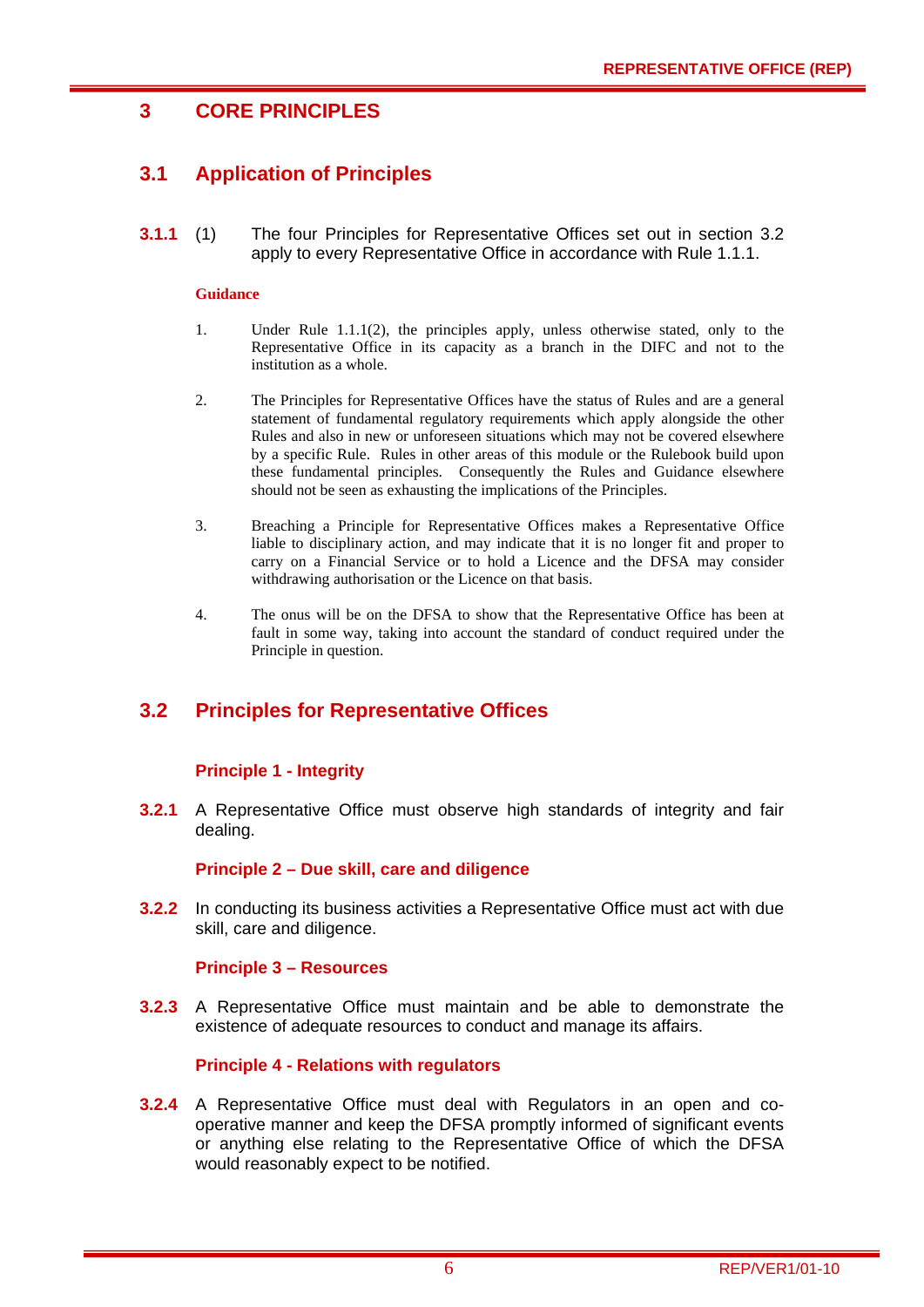## **4 GENERAL PROVISIONS**

## **4.1 General**

- **4.1.1** A Representative Office must have a place of business within its geographical boundaries of the DIFC.
- **4.1.2** A Representative Office must not:
	- (a) share an office with another Authorised Firm;
	- (b) represent anyone other than itself or a member of its Group; or
	- (c) permit any staff member to be an Employee of another Authorised Person.

#### **Guidance**

The DFSA would not consider that an Authorised Firm is sharing an office if that firm were located in serviced offices which were also the place of business of another Authorised Firm.

## **4.2 Fitness and Propriety**

- **4.2.1** A Representative Office must at all times be fit and proper to hold a Licence
- **4.2.2** (1) A Representative Office must at all times have a Principal Representative who is resident in the UAE and who has satisfied the DFSA as to fitness and propriety.
	- (2) If the Principal Representative leaves the employment of a Representative Office, the Representative Office must designate a successor as soon as possible, and in any event within 28 days.
	- (3) If the DFSA considers that a Principal Representative designated under (1) or (2) is not fit and proper to fulfil the role for which he has been designated, it will give the Representative Office written notice to this effect.
	- (4) On receipt of a notice under (3), a Representative Office must within 28 days designate a new Principal Representative and notify the DFSA accordingly.
- **4.2.3** A Representative Office must ensure, as far as reasonably practical, that its Employees are fit and proper.

#### **Guidance**

- 1. A1.3 provides information on the DFSA's approach to fitness and propriety.
- 2. Where a Representative Office is no longer fit and proper or where its Principal Representative is no longer fit and proper, it will be in breach of the relevant Rule and the DFSA may take steps to withdraw its Licence. A1.3 provides information on the DFSA's approach to fitness and propriety for Principal Representatives.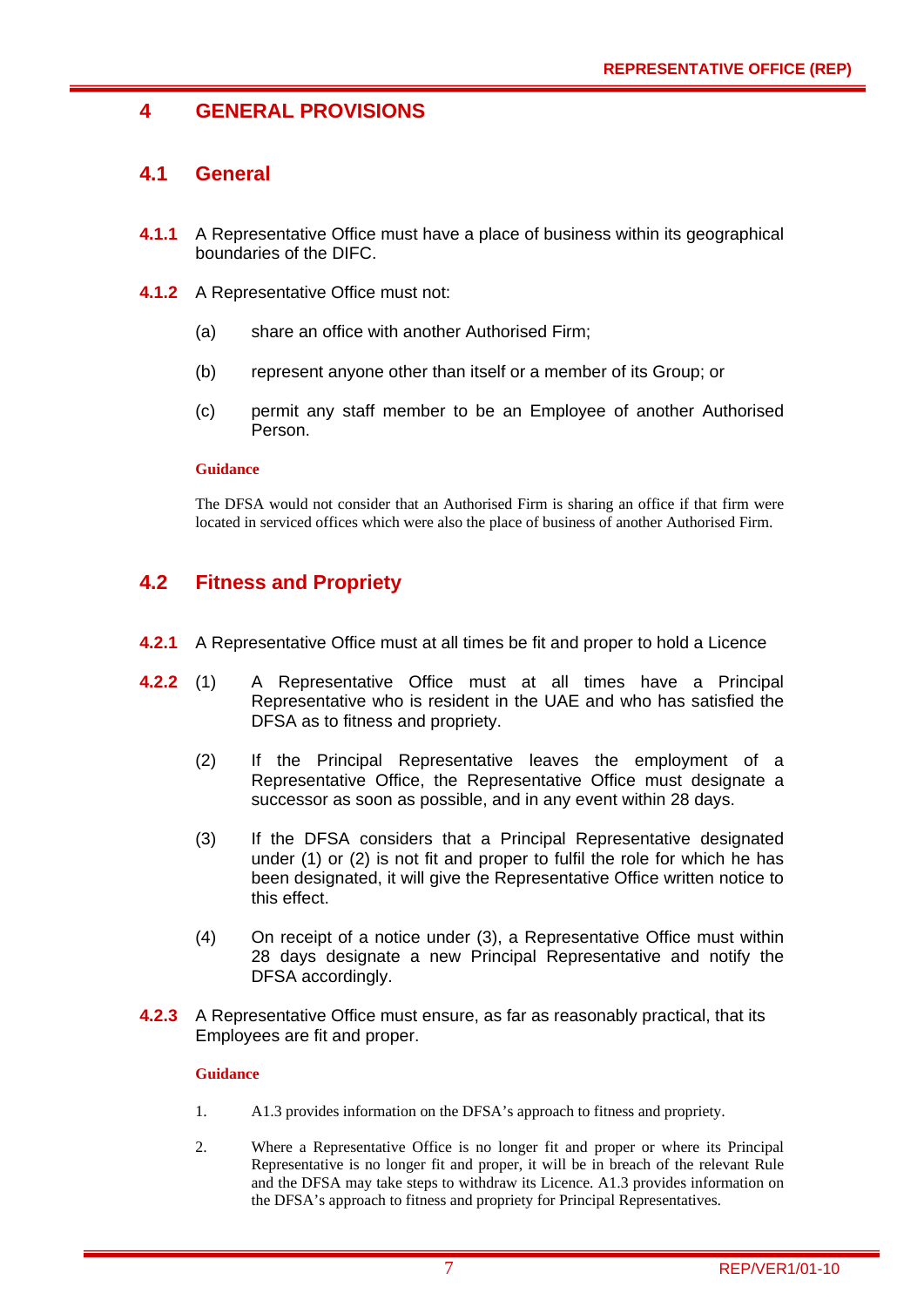## **4.3 Dealing with property**

**4.3.1** A Representative Office must not hold or control money or other property belonging to another Person except to the extent that this is necessary to deal with its ordinary business operating expenses.

## **4.4 Solvency**

**4.4.1** A Representative Office must notify the DFSA immediately upon becoming aware that it is unlikely to remain solvent in the near future or that it is insolvent.

#### **Guidance**

The requirement to notify is in respect of the institution of which the Representative Office forms a part.

## **4.5 Disclosure of regulatory status**

- **4.5.1** A Representative Office must not:
	- (a) hold itself out as able to carry on a Financial Service other than Operating a Representative Office; or
	- (b) otherwise misrepresent its status expressly or by implication.
- **4.5.2** (1) A Representative Office must take reasonable care to ensure that every key business document which is in connection with the Representative Office carrying on the Financial Service of Operating a Representative Office in or from the DIFC includes one of the disclosures under this Rule.
	- (2) A key business document includes letterhead whether issued by post, fax or electronic means, written promotional materials, business cards, and websites but does not include compliment slips, or text messages.
	- (3) The disclosure required under (1) is:
		- (a) 'Regulated by the Dubai Financial Services Authority as a Representative Office'; or
		- (b) 'Regulated by the DFSA as a Representative Office'.
- **4.5.3** The DFSA logo must not be reproduced by a Representative Office without express written permission from the DFSA and in accordance with any conditions for use.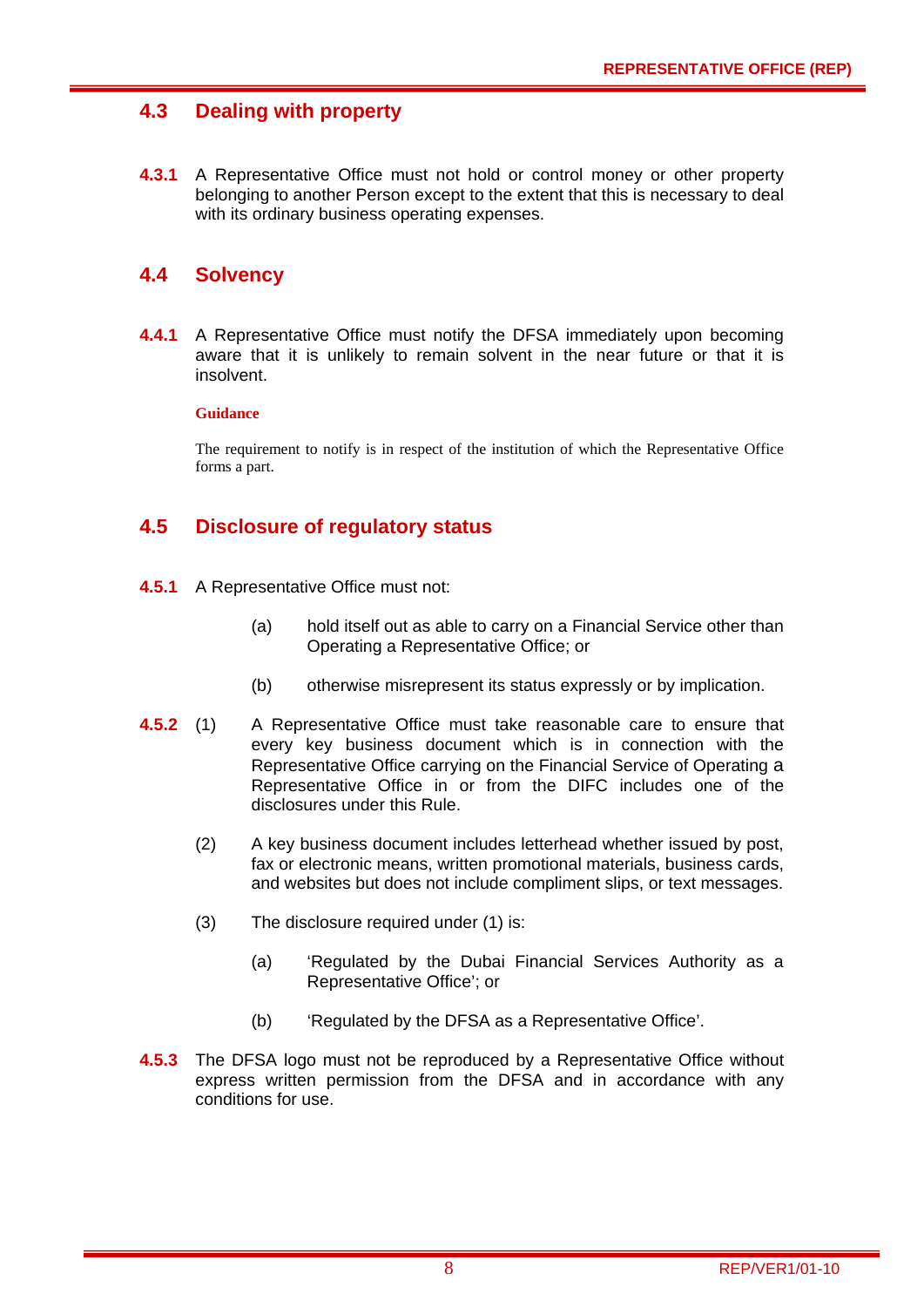## **4.6 Clear, fair and not misleading**

#### **General**

- **4.6.1** In this section, a "financial product" means an Investment, Insurance Contract, Profit Sharing Investment Account, Deposit or Credit Facility.
- **4.6.2** When communicating information to a Person in relation to a financial product or financial service, a Representative Office must take reasonable steps to ensure that the communication is clear, fair and not misleading.
- **4.6.3** A Representative Office must not, in any form of communication with a Person, attempt to limit or avoid any duty or liability it may have to that Person or any other Person under the Regulatory Law 2004, Rules or any other relevant legislation.

#### **Marketing material**

- **4.6.4** In this section, "marketing material" means any material communicated to a Person in the course of marketing financial services or financial products or effecting introductions where "marketing" and "financial products" have the meaning prescribed in GEN Rule 2.26.1.
- **4.6.5** (1) A Representative Office must ensure that any marketing material communicated to a Person contains the following information:
	- (a) the name of the Representative Office communicating the marketing material and on whose behalf the marketing material is being communicated;
	- (b) the Representative Office's regulatory status as required under Rule 4.6.2; and
	- (c) if the marketing material is directed at a specific class or category of investor, a clear statement to that effect and that no other Person should act upon it.
	- (2) If the marketing material is in the form of an insurance proposal, banking services proposal, prospectus or other offering document, which is capable of acceptance in due course, it must contain in a prominent position, or have attached to it, a statement that clearly:
		- (a) describes the foreign jurisdiction and the legislation in that jurisdiction that applies to the financial product;
		- (b) states the name of the relevant Financial Services Regulator in that jurisdiction;
		- (c) describes the regulatory status accorded to the financial product by that Regulator; and
		- (d) includes the following warning:

"This document relates to a financial product which is not subject to any form of regulation or approval by the Dubai Financial Services Authority ("DFSA").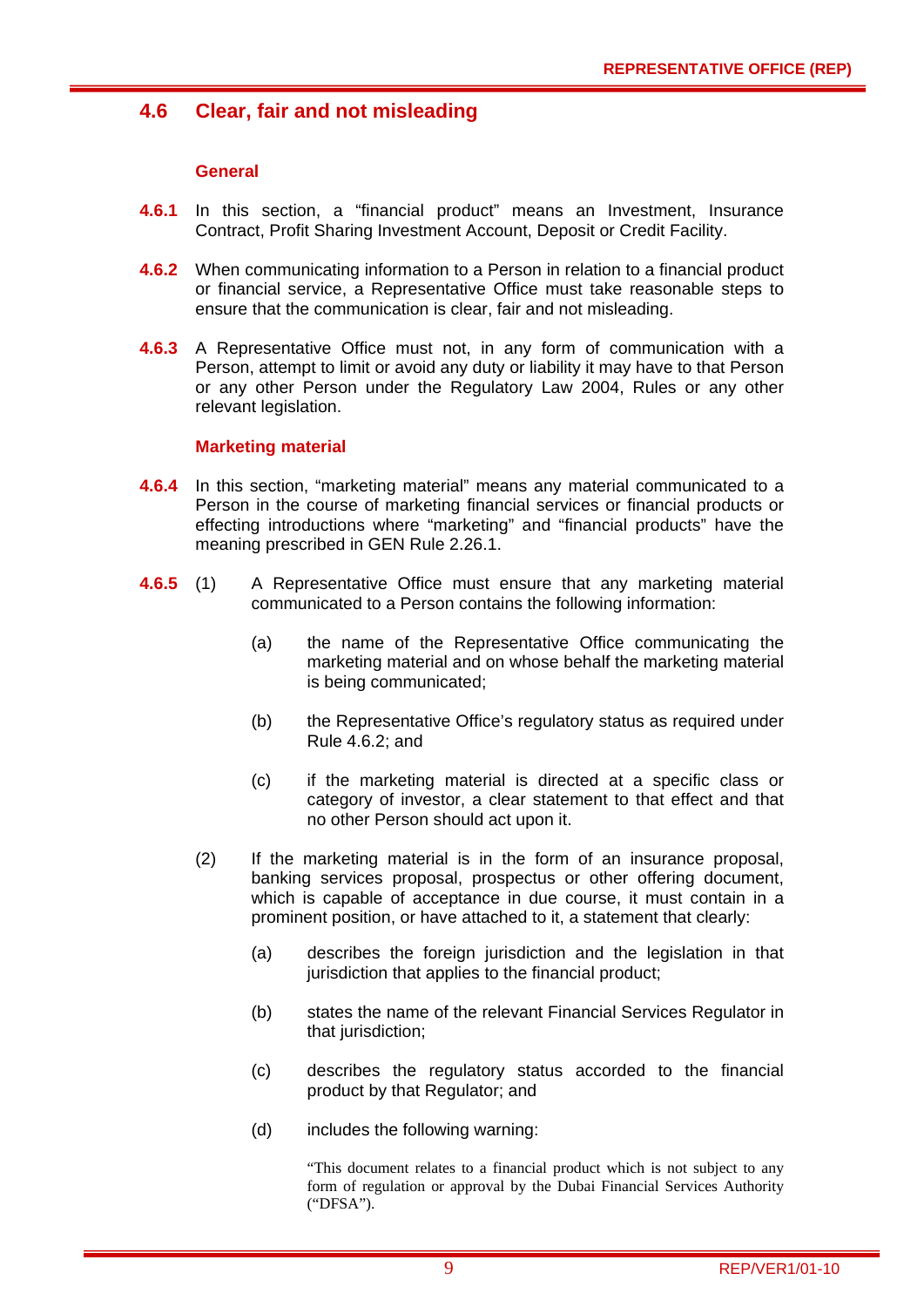The DFSA has no responsibility for reviewing or verifying any prospectus or other documents in connection with this financial product. Accordingly, the DFSA has not approved this document or any other associated documents nor taken any steps to verify the information set out in this document, and has no responsibility for it.

The financial product to which this document relates may be illiquid and/or subject to restrictions on its resale. Prospective purchasers should conduct their own due diligence on the financial product .

If you do not understand the contents of this document you should consult an authorised financial adviser.";

- (3) A Representative Office which must not distribute such marketing material if it becomes aware that the Person offering the financial product or financial service to which the material relates is in breach of a regulatory or legal requirement that applies to that Person in relation to that product or service.
- **4.6.6** A Representative Office must take reasonable steps to ensure that no Person communicates or otherwise uses the marketing material on behalf of the Representative Office in a manner that amounts to a breach of the requirements in this section.

#### **Past performance and forecasts**

**4.6.7** A Representative Office must ensure that any marketing material containing information or representations relating to past performance, or any future forecast based on past performance or other assumptions, which is provided to a Person is clear, fair and not misleading and contains a prominent warning that past performance is not necessarily a reliable indicator of future results.

## **4.7 Marketing of Foreign Funds**

- **4.7.1** (1) A Representative Office must not market a Unit of a Foreign Fund unless the Fund meets the criteria either for a Designated Fund under Rule 4.7.2 or for a non-Designated Fund under Rule 4.7.3.
	- (2) In this section "market" has the meaning prescribed to "marketing" under GEN Rule 2.26.1.
- **4.7.2** A Representative Office may market a Unit of a Foreign Fund where:
	- (a) the Fund is a Designated Fund in a Recognised Jurisdiction; and
	- (b) if the Fund is a Property Fund, the requirements in Rule 4.7.4 are satisfied.

#### **Guidance**

In relation to the requirements of Rules 4.7.2 and 4.7.3, in respect of Recognised Jurisdictions and Designated Funds, the DFSA has issued and published a Recognised Jurisdictions Notice on its website which sets out the list of Recognised Jurisdictions and which also specifies the Designated Funds.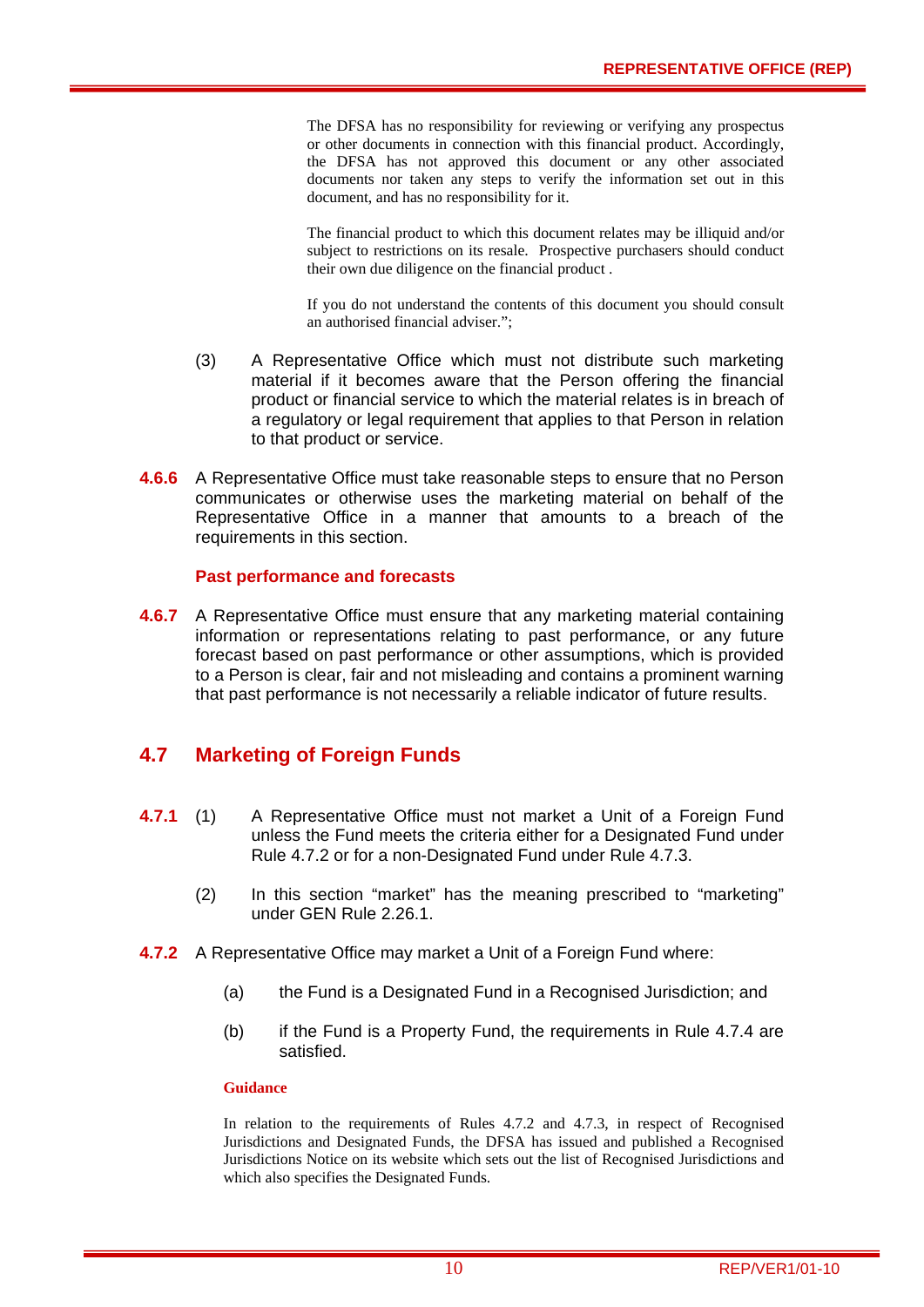- **4.7.3** (1) A Representative Office may market a Unit of a Foreign Fund where:
	- (a) one or more of the following apply:
		- (i) the custodian of the Fund meets one of the requirements in (4) and the investment manager of the Fund meets one of the requirements in (5);
		- (ii) both the custody and investment management activities of the Fund are performed by a Person who meets the requirements in (6); or
		- (iii) the Fund has been rated in accordance with the requirement in (7);

and

- (b) if the Fund is a Property Fund, the requirements in Rule 4.7.4 are satisfied.
- (2) For the purposes of (1)(a), the "custodian" is a Person who is retained by the Fund, the Operator of the Fund or the Fund's Directors or Partners under a commercial arrangement which is not an employee contract of service to safeguard the Fund's assets.
- (3) For the purposes of (1)(a), the "investment manager" is a Person who is retained by the Fund, the Operator of the Fund or the Fund's Directors or Partners under a commercial arrangement which is not an employee contract of service to manage the Fund's assets.
- (4) For the purposes of  $(1)(a)(i)$ , the custodian must be:
	- (a) an Eligible Custodian;
	- (b) a member of a Group that is subject to consolidated supervision by a Financial Services Regulator in a Recognised Jurisdiction and the activities of the custodian are included within the scope of that supervision;
	- (c) appointed under an agreement by a Person who is subject to supervision by a Financial Services Regulator in a Recognised Jurisdiction and the agreement is in accordance with the requirements of that Regulator; or
	- (d) a Person as to whom the Representative Office is satisfied has adequate custody and asset safety arrangements in respect of the Foreign Fund after performing due diligence taking into consideration each of the following factors:
		- (i) whether the Person providing custody is authorised and supervised by a Financial Services Regulator for the purposes of providing custody;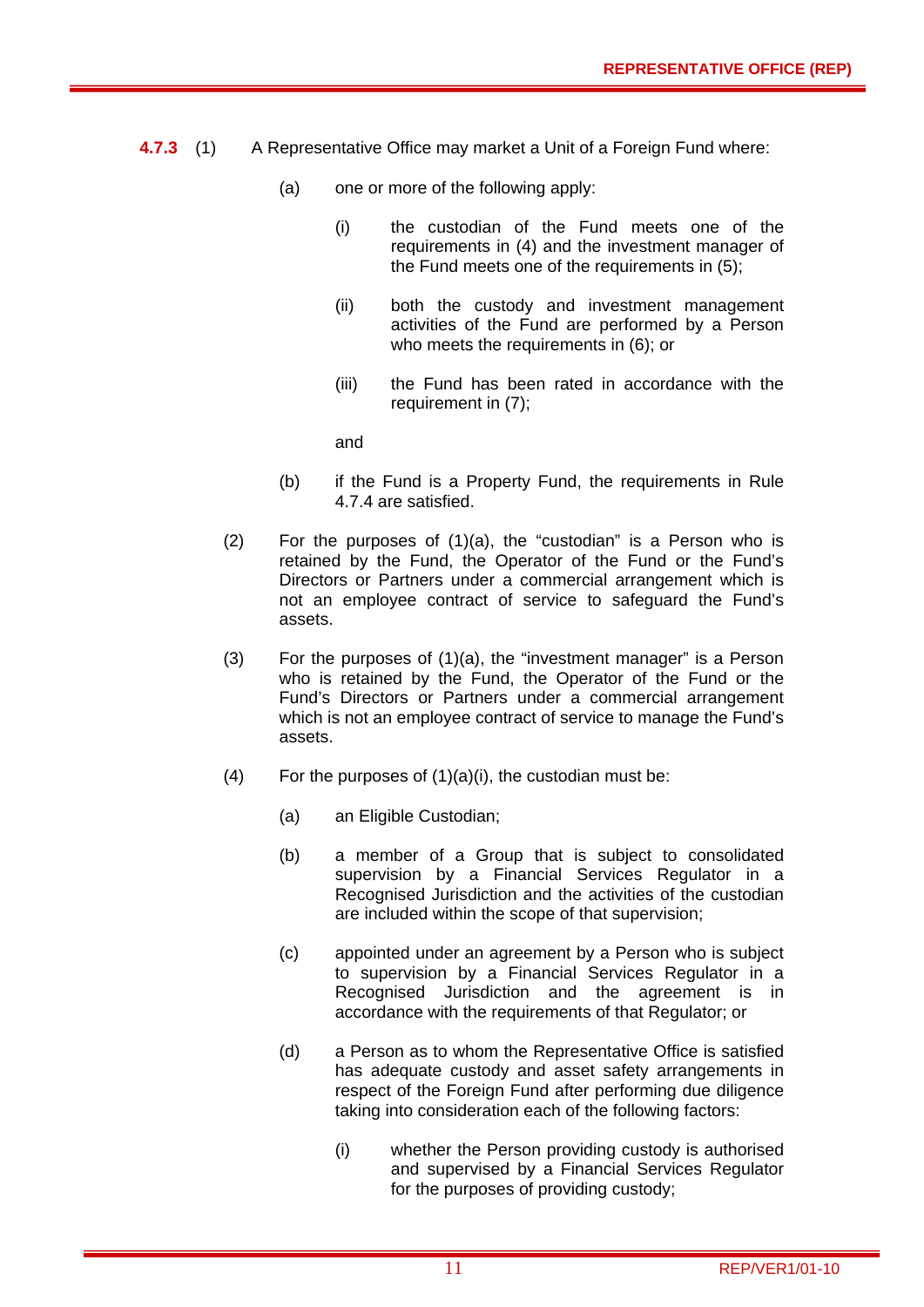- (ii) the extent of segregation of assets;
- (iii) independence and management of conflicts of interests;
- (iv) the terms of the safe custody agreement; and
- (v) periodic reporting requirements.
- $(5)$  For the purposes of  $(1)(a)(i)$ , the investment manager must be a Person who is:
	- (a) authorised and supervised by the DFSA or a Financial Services Regulator located in a Recognised Jurisdiction;
	- (b) a member of a Group that is subject to consolidated supervision by a Financial Services Regulator in a Recognised Jurisdiction and the activities of the investment manager are included within the scope of the supervision; or
	- (c) appointed under an agreement by another Person who is subject to supervision by a Financial Services Regulator in a Recognised Jurisdiction and the agreement is in accordance with the requirements of the Regulator.
- (6) For the purposes of  $(1)(a)(ii)$ , the Person carrying out both the custody and investment management activities of the Fund must be a Person who is:
	- (a) authorised and supervised by the DFSA or a Financial Services Regulator located in a Recognised Jurisdiction in respect of both of its custody and investment management activities;
	- (b) a member of a Group that is subject to consolidated supervision by a Financial Services Regulator in a Recognised Jurisdiction and its custody and investment management activities are included within the scope of that supervision; or
	- (c) appointed under an agreement by another Person who is subject to supervision by a Financial Services Regulator in a Recognised Jurisdiction and the agreement is in accordance with the requirements of that Regulator.
- (7) The requirement in (1)(a)(iii) in respect of the Foreign Fund is that the Fund has been rated or graded as at least "investment grade" by Moody's, Fitch or Standard & Poor's or such other international rating agency as may be recognised by the DFSA.
- **4.7.4** (1) A Representative Office must ensure that it does not market a Unit of a Foreign Fund which is a Property Fund unless:
	- (a) the Fund is a closed-ended structure; and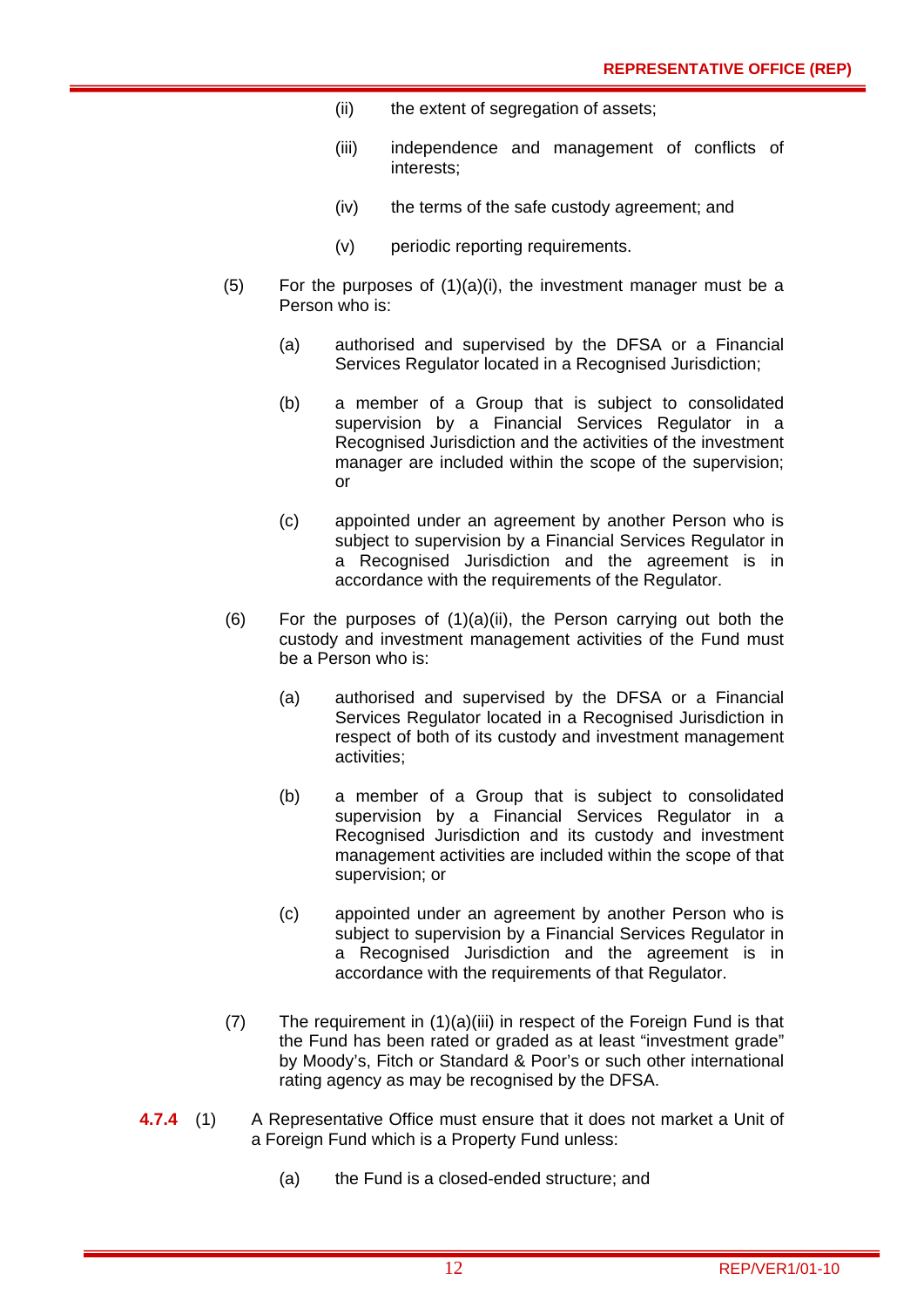- (b) the Fund is listed and traded on an Authorised Market Institution or on an exchange regulated in a Recognised Jurisdiction, unless the Units are to be Offered, issued or sold by means only of Private Placement.
- (2) For the purposes of (1), a "Property Fund" is a Foreign Fund in respect of which 60% or more of the Fund's assets comprise Real Property, Property Related Assets or Units in another Property Fund.

#### **Guidance**

A closed ended legal structure is an investment vehicle used by a Fund that does not continuously issue or redeem Units based on the net asset value of the Fund.

## **4.8 Record keeping**

**4.8.1** A Representative Office must, for a minimum of six years, maintain sufficient records in relation to each activity and function of the Representative Office. These must include, where applicable any marketing material (as defined under Rule 4.6.4) issued, distributed or otherwise communicated by, or on behalf of, the Representative Office.

## **4.9 Relevant UN Resolutions and Sanctions**

- **4.9.1** (1) A Representative Office must establish and maintain effective systems and controls to obtain and make appropriate use of relevant resolutions or sanctions issued by the United Nations Security Council
	- (2) In relation to an activity which is restricted or prohibited by a relevant sanction or resolution issued by the United Nations Security Council, a Representative Office must immediately notify the DFSA when it becomes aware that it is carrying on or about to carry on a service, for or on behalf of a Person, and such carrying on constitutes or may constitute a contravention of a relevant sanction or resolution issued by the United Nations Security Council.
	- (3) A Representative Office must ensure that the notification stipulated in (2) includes the following information:
		- (a) a detailed description of the relevant activity; and
		- (b) the action proposed to be taken or has been taken by the Representative Office with regard to the matters specified in the notification.

#### **Guidance**

1. In relation to the term "make appropriate use" in Rule 4.9.1 (1), this may mean that a Representative Office cannot provide a service for or on behalf of a Person or that it may need to undertake further due diligence in respect of a Person.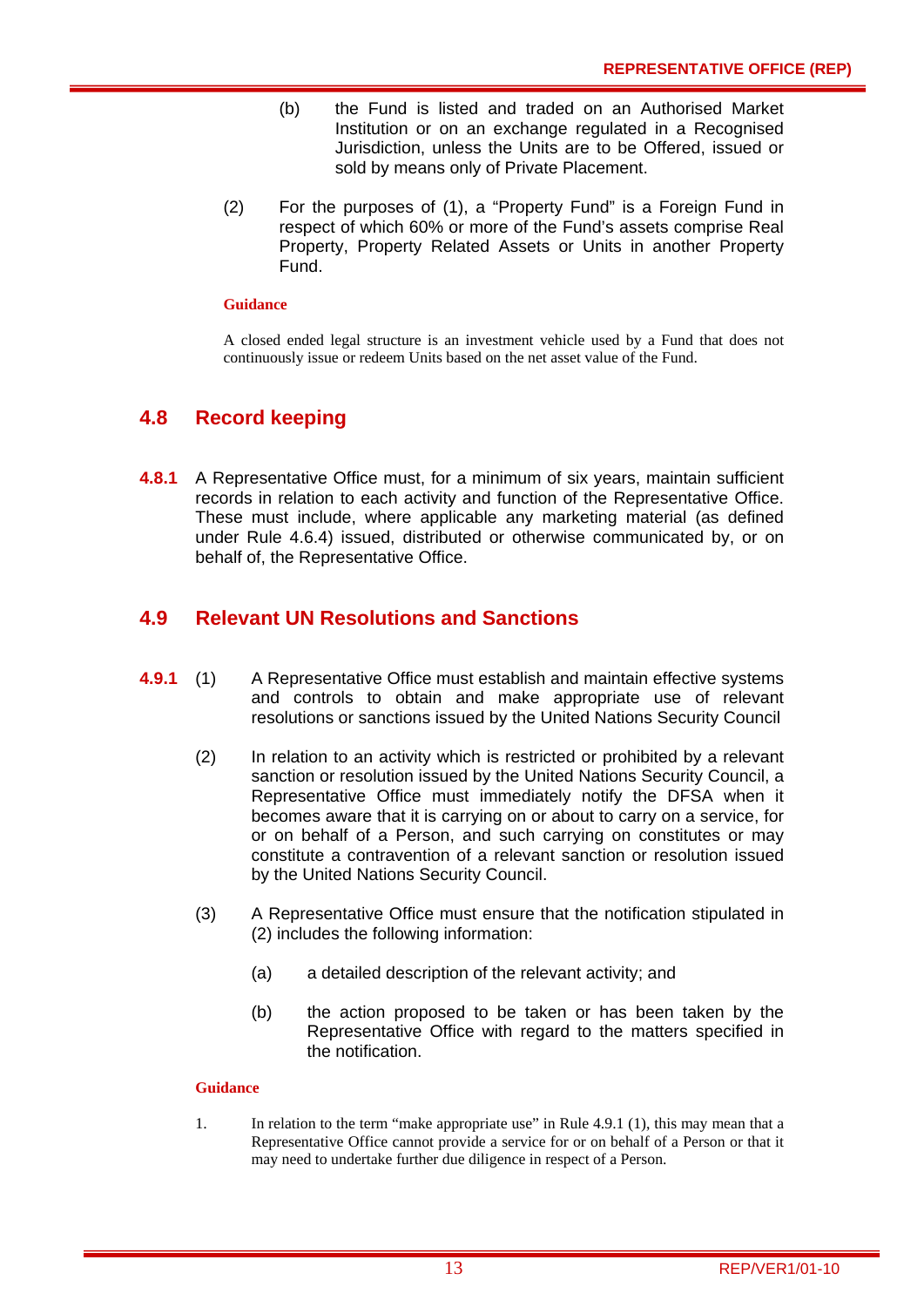2. Relevant resolutions or sanctions mentioned in Rule 4.9.1 may, inter alia, relate to money laundering or terrorist financing or financing of weapons of mass destruction or otherwise may be relevant to the services provided by, or business activities of, the Representative Office. For example, a Representative Office should exercise due care to ensure that it does not provide any service to a Person engaged in money laundering or terrorist financing or financing of weapons of mass destruction.

## **4.10 Communication with the DFSA**

**4.10.1** A Representative Office must ensure that any communication with the DFSA is conducted in the English language.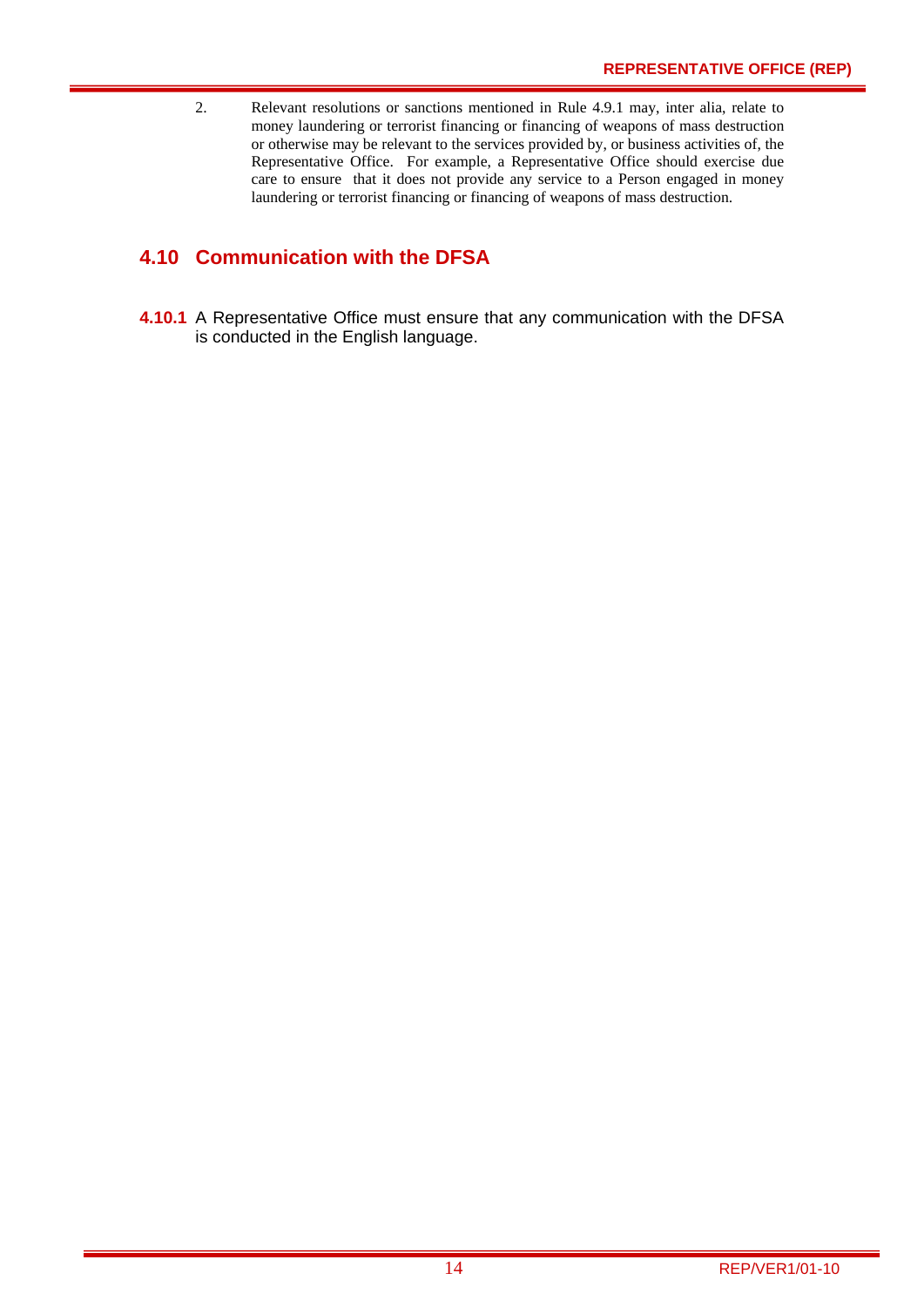## **5 REGULATORY PROCESSES**

## **5.1 Notifications**

- **5.1.1** A Representative Office must notify the DFSA as soon as reasonably practical of any change in its:
	- (a) name;
	- (b) legal status;
	- (c) Controller(s); or
	- (d) address.
- **5.1.2** A Representative Office must notify the DFSA as soon as reasonably practical of:
	- (a) any breach of a Rule or of a provision of DFSA-administered legislation by the Representative Office; and
	- (b) any materially adverse information which would on reasonable grounds be considered likely to affect the fitness and propriety of the Representative Office or Principal Representative.

## **5.2 Lead regulation**

**5.2.1** If requested by the DFSA, a Representative Office must provide the DFSA with information that it or another member of its Group has provided to a Financial Services Regulator.

#### **Guidance**

- 1. Under Article 39 the DFSA may exercise its powers for the purpose of assisting other regulators or agencies.
- 2. The DFSA may also delegate functions and powers to representatives of other regulators or agencies as prescribed in Article 40.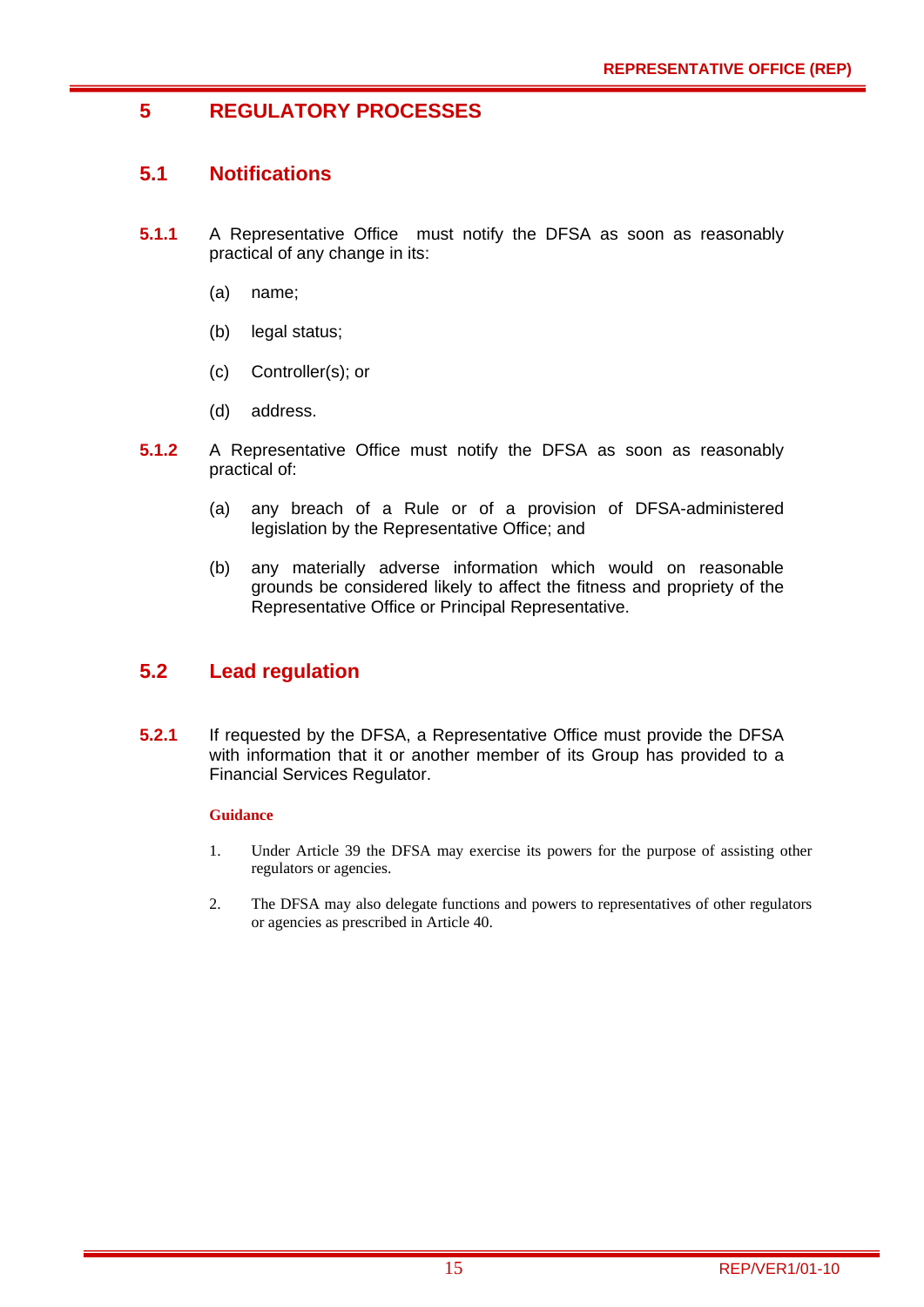## **6 ANTI MONEY LAUNDERING**

### **6.1 Introduction**

**6.1.1** A Representative Office must comply with the relevant Anti Money Laundering Laws and Rules which apply to its business.

#### **Guidance**

- 1. By virtue of Article 3(1) of Federal Law No. 8 of 2004, U.A.E. Law No. 4 of 2002 Criminalisation of Money Laundering of the U.A.E. (U.A.E Law No. 4), the Federal Law No. 1 of 2004 regarding anti-terrorism, the U.A.E. Penal Code and any other Federal Law of the U.A.E. as applicable in the DIFC in relation to anti money laundering compliance apply to all operations in the DIFC.
- 2. The defined term of 'Money Laundering' in these Rules follows that in the U.A.E. Law No.4. The legal definition of the offence of 'Money Laundering' is set out in Article 1 of that law.
- 3. Representative Offices are reminded that the failure to report suspicions of Money Laundering may constitute a criminal offence that is punishable under the laws of the U.A.E.

#### **6.2 Co-operation with regulators**

**6.2.1** A Representative Office which receives a request for information from a regulator or agency responsible for anti money laundering regarding enquiries into potential money laundering must promptly inform the DFSA in writing.

## **6.3 AML Responsibilities of a Representative Office**

**6.3.1** A Representative Office must ensure that its Principal Representative is responsible for all of its anti money laundering measures as they affect its activities carried on in or from the DIFC.

#### **Guidance**

Where a Representative Office has adequate systems and controls the DFSA may permit a Representative Office's head office or another Group company to be responsible for its compliance with all or some of its obligations in this chapter.

- **6.3.2** A Representative Office must ensure that its Principal Representative carries out and is responsible for the following:
	- (a) compliance with applicable anti money laundering legislation applicable in the DIFC;
	- (b) acting as the point of contact to receive notifications of suspicious transactions from the Representative Office's Employees ;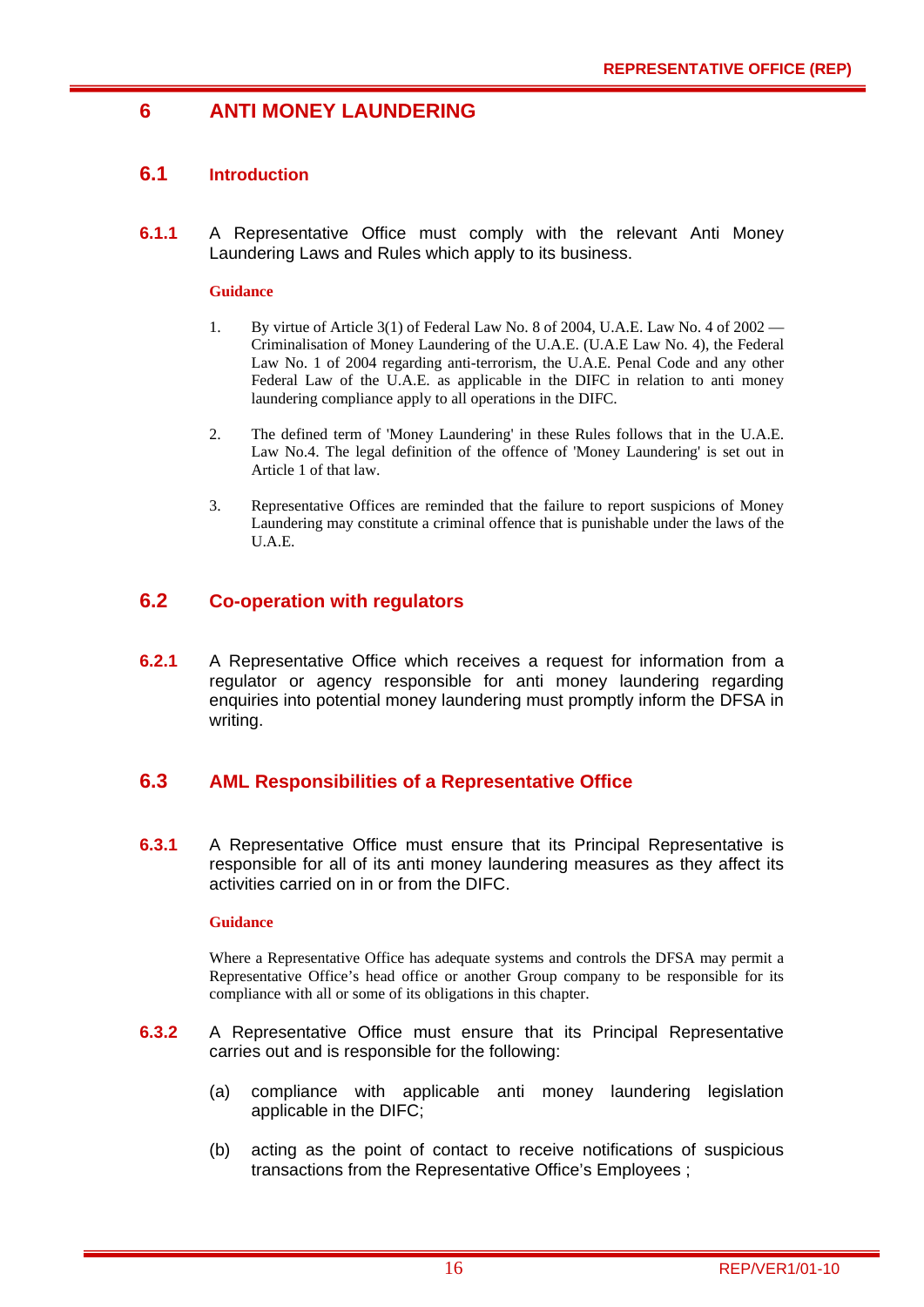- (c) taking appropriate action following the receipt of a notification of a suspicious transaction from the Representative Office's Employees;
- (d) making, in accordance with U.A.E. Law No. 4, Suspicious Transaction Reports to the Anti Money Laundering Suspicious Cases Unit (AMLSCU) of the U.A.E. (if appropriate) and sending corresponding copies to the DFSA; and
- (e) acting as the point of contact within the Representative Office for competent U.A.E. authorities and the DFSA regarding money laundering issues.
- **6.3.3** A Representative Office must have appropriate arrangements to ensure that whenever any Employee, acting in the ordinary course of his employment, either:
	- (a) knows or suspects; or
	- (b) has reasonable grounds for knowing or suspecting;

that a Person is engaged in Money Laundering, the Employee notifies the Representative Office's Principal Representative of the suspicious transaction.

- **6.3.4** If a Representative Office's Principal Representative is notified or becomes aware of a suspicious transaction he must without delay:
	- (a) investigate the circumstances in relation to the suspicious transaction;
	- (b) determine whether in accordance with U.A.E. Law No. 4 a Suspicious Transaction Report must be made to the AMLSCU (if appropriate);
	- (c) if required, make such an Suspicious Transaction Report to the AMLSCU; and
	- (d) provide a copy of such an Suspicious Transaction Report to the DFSA at the time of provision under U.A.E. Law No. 4.
- **6.3.5** All relevant details in relation to suspicious transactions and Suspicious Transaction Reports must be kept for at least six years.
- **6.3.6** A Representative Office must ensure that its Employees receive regular training on their obligations under this Chapter.

#### **Guidance**

- 1. The requirement for Employees to make a suspicious transaction notification include situations when no business relationship was developed because the circumstances were suspicious.
- 2. A Suspicious Transaction Report should be made when there is knowledge or suspicion of money laundering. Suspicion is a personal and subjective assessment. Suspicion of money laundering requires a degree of satisfaction although this may not amount to belief, it should at least extend beyond mere speculation and should be based upon some foundation that money laundering has occurred or is about to occur.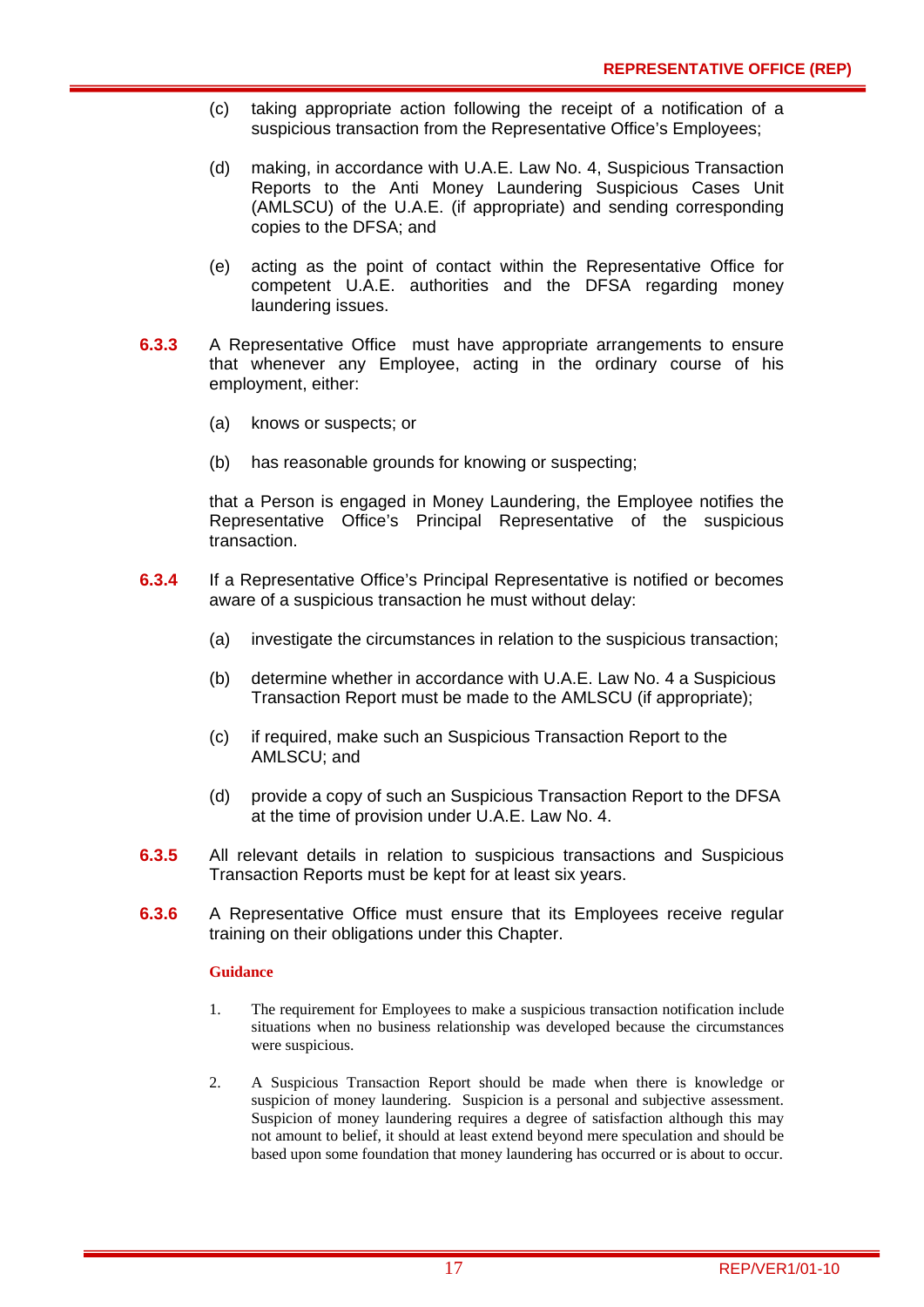- 3. An Employee who considers a transaction to be suspicious would not be expected to know the exact nature of the criminal offence or that the particular funds were definitely those arising from the crime.
- 4. Rule 6.3.3 makes reference to 'reasonable grounds for knowing or suspecting" which introduces an objective test rather than a subjective test of suspicion by assessing whether or not 'suspicion' was not reported because of a person:
	- a. wilfully turning a blind eye or ignoring a suspicious matter;
	- b. being negligent, that is wilfully and recklessly failing to make the adequate enquiries; or
	- c. failing to assess adequately the facts and information that are either presented or available.
- 5. Circumstances that might give rise to suspicion or reasonable grounds for suspicion may be:
	- a. transactions which have no apparent purpose and which make no obvious economic sense;
	- b. transactions requested by a Person without reasonable explanation, which are out of the ordinary range of services normally requested or are outside the experience of a Representative Office in relation to a particular Person;
	- c. the size or pattern of transactions, without reasonable explanation, is out of line with any pattern that has previously emerged;
	- d. a Person refuses to provide the information requested without reasonable explanation;
	- e. a Person who has just entered into a relationship uses the relationship for a single transaction or for only a very short period of time;
	- f. an extensive use of offshore accounts, companies or structures in circumstances where the customer's economic needs do not support such requirements;
	- g. unnecessary routing of funds through third party accounts; or
	- h. unusual transactions without an apparently profitable motive.
- 6. Representative Offices are reminded that in accordance with Article 16 of the U.A.E. Law No. 4, Representative Offices or any of their Employees must not tip-off any Person, that is, inform any Person that his transaction is being scrutinised for possible involvement in suspicious Money Laundering operations, or that any other competent authority is investigating his possible involvement in suspicious Money Laundering operations.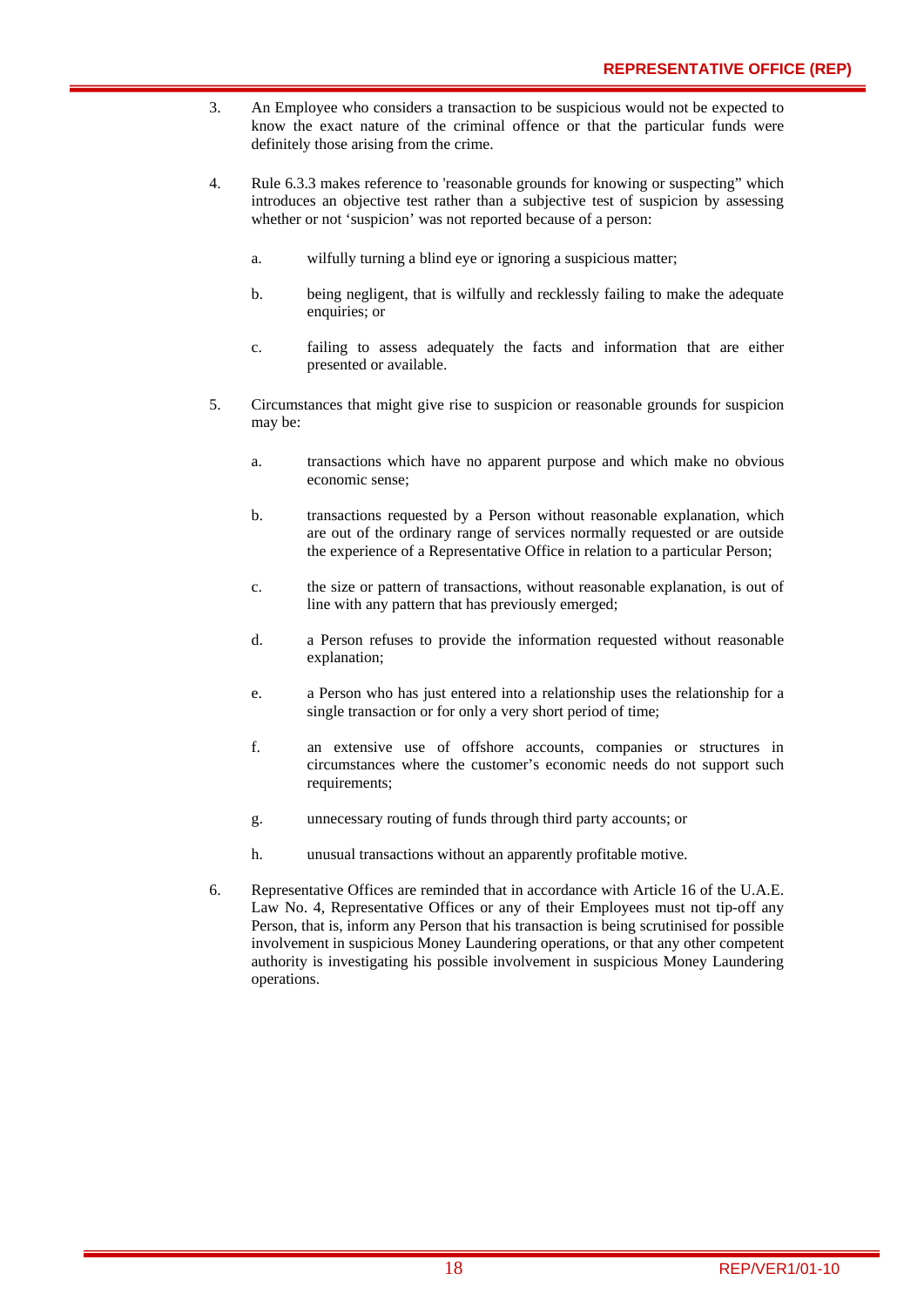## **APP1 GUIDANCE ON FITNESS AND PROPRIETY**

## **A1.1 Introduction**

#### **Guidance**

- 1. This appendix provides guidance on the matters which the DFSA may take into account when assessing, for the purpose of REP, the fitness and propriety of:
	- a. an applicant for a Licence to be an Authorised Firm (Representative Office);
	- b. an Authorised Firm (Representative Office);
	- c. a Principal Representative and other staff; and
	- d. if applicable, any member of the applicant's or Representative Office's Group.
- 2. In every case, the Person must satisfy the DFSA that he is fit and proper. The DFSA will have regard to current, past and anticipated future factors.
- 3. In this appendix a Representative Office includes an applicant for a Licence to be a Representative Office and (where applicable) any Group Member.

## **A1.2 Representative Office**

#### **Guidance**

#### **General**

- 1. A Representative Office not satisfying the DFSA with respect to the location of its offices, and legal status (as applicable), will not be considered fit and proper.
- 2. The DFSA will have regard to all relevant matters, whether arising in the DIFC or elsewhere. The DFSA will determine the materiality of any information for the purposes of considering whether a Representative Office has demonstrated, or continues to demonstrate, that it is fit and proper.
- 3. The DFSA may request or require any information which it considers relevant to its consideration of an application by a Representative Office.

#### **Background and history**

- 4. The DFSA will have regard to:
	- a. any matter affecting the propriety of the Representative Office's conduct, whether or not such conduct may have resulted in the commission of a criminal offence or the contravention of the law or the institution of legal or disciplinary proceedings of whatever nature;
	- b. whether a Representative Office has ever been the subject of disciplinary procedures by a government body or agency or any self regulating organisation or other professional body;
	- c. a contravention of any provision of financial services legislation or of rules, regulations, statements of principle or codes of practice made under it or made by a recognised self regulatory organisation, Financial Services Regulator, Authorised Market Institution or regulated exchange or clearing house;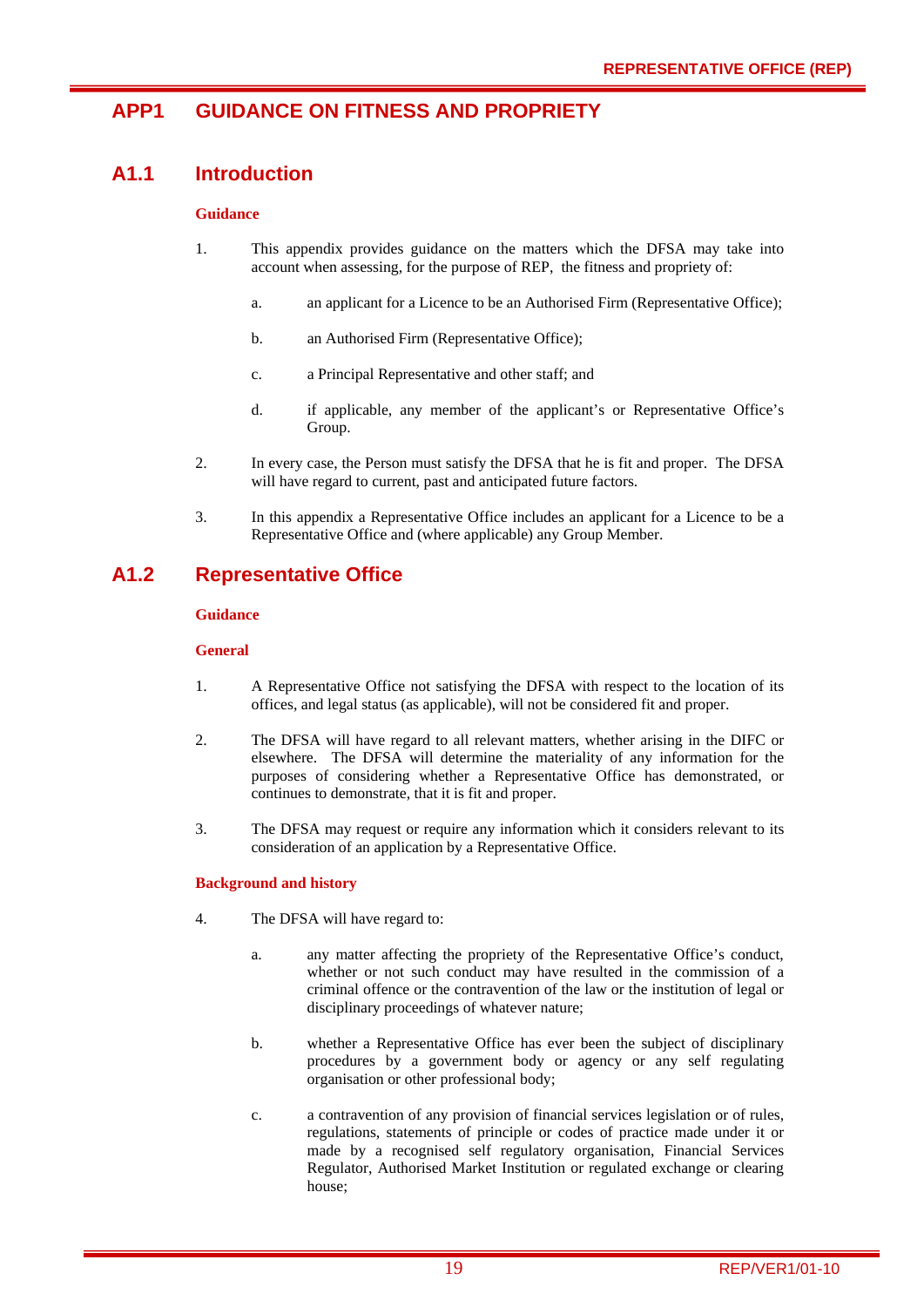- d. whether a Representative Office has been refused, or had a restriction placed on, the right to carry on a trade, business or profession requiring a licence, registration or other permission;
- e. an adverse finding or an agreed settlement in a civil action by any court or tribunal of competent jurisdiction resulting in an award against or payment by a Representative Office in excess of \$10,000 or awards that total more than \$10,000;
- f. whether a Representative Office has been censured, disciplined, publicly criticised or the subject of a court order at the instigation of any regulatory authority, or any officially appointed inquiry, or any other Financial Services Regulator; or
- g. whether a Representative Office has been open and truthful in all its dealings with the DFSA.

#### **Ownership and group**

- 5. The DFSA will have regard to:
	- a. any information provided by other regulators in relation to the Representative Office or any entity within its Group;
	- b. the Representative Office's connection with its Controllers or any other Person; and
	- b. whether the Representative Office or its Group is subject to any adverse effect or considerations arising from its country of incorporation or the country (or countries) of incorporation of its Controllers. In considering such matters, the DFSA will also have regard to the type and level of regulatory oversight in the country or countries of incorporation referred to above, the regulatory infrastructure and adherence to internationally held conventions and standards that the DFSA has adopted in its Rules.
- 6. Where a Representative Office also represents another member of its Group, then the DFSA will have regard to all matters mentioned in APP1 as appropriate in the circumstances in relation to determining the fitness and propriety of the relevant Group member or members.

#### **Resources**

- 7. The DFSA will have regard to whether the Representative Office has sufficient resources of all types, including:
	- a. whether the Representative Office has sufficient and appropriate systems and procedures in order to support, monitor and manage its affairs, resources and regulatory obligations in a sound and prudent manner; and
	- b. whether the Representative Office has appropriate anti money laundering procedures and systems designed to ensure full compliance with applicable money laundering legislation, including arrangements to ensure all relevant staff are aware of their obligations.

**Collective suitability of individuals or other persons connected to the Representative Office** 

- 8. The DFSA will also consider:
	- a. the collective suitability of all of the Representative Office's staff taken together, and whether there is a sufficient range of individuals with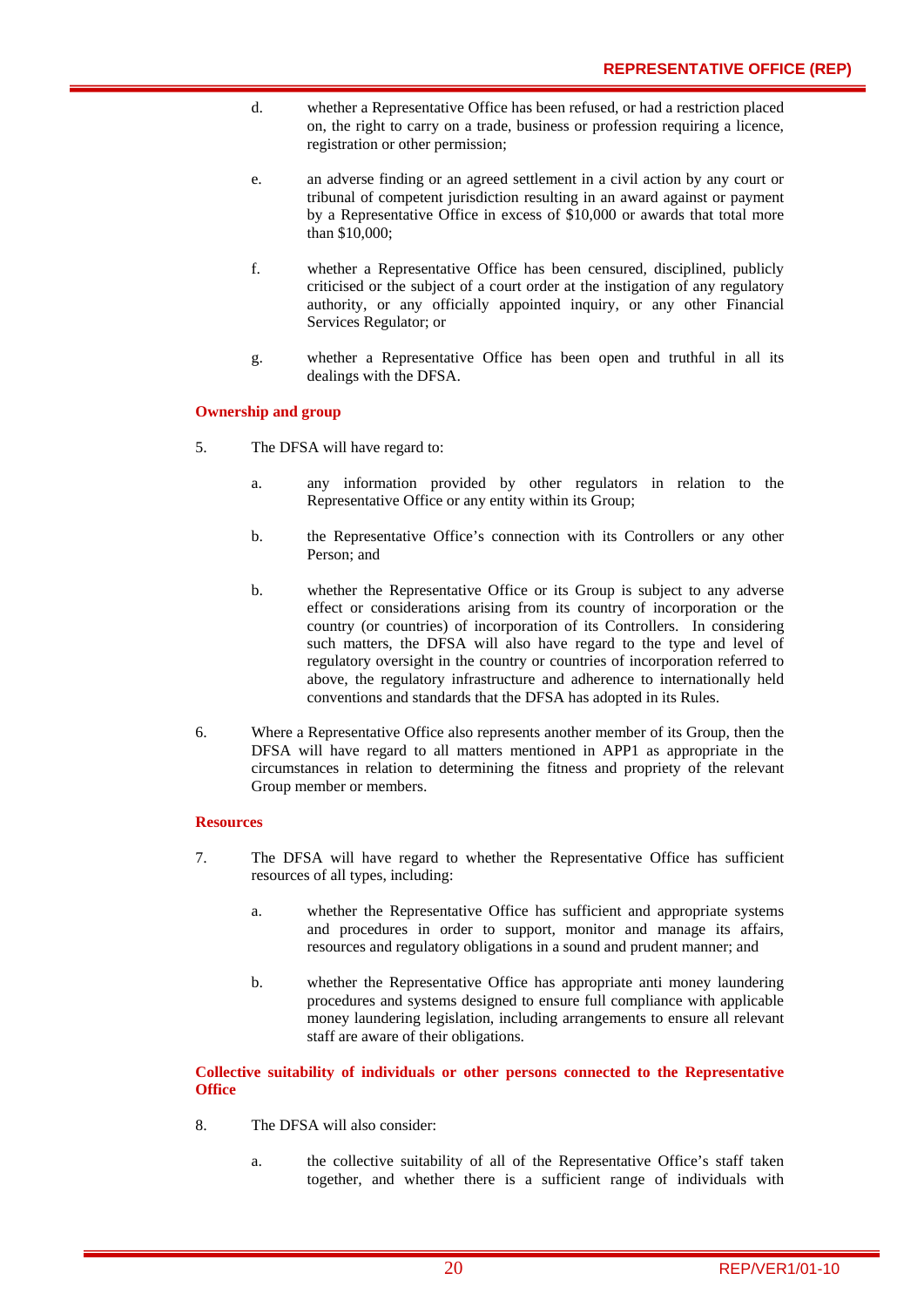appropriate skills and experience to understand, operate and manage the Representative Office's affairs in a sound and prudent manner; and

b. the extent to which the Representative Office has robust human resources policies designed to ensure high standards of conduct and integrity in the conduct of its activities.

#### **The DFSA's Rulebook**

- 9. In assessing whether a Representative Office is fit and proper, the DFSA will also consider the degree to which the Representative Office is ready, willing and able to conduct the relevant activities in accordance with the Rules and other legislation applicable in the DIFC.
- 10. A Representative Office which fails to comply with any one or more Rules of the DFSA may also be in breach of one or more of the Principles for Representative Offices. Accordingly, the Representative Office may then be liable for disciplinary or enforcement action. In certain circumstances a breach of a Rule or Principle may call into question whether that Person remains fit and proper.

## **A1.3 Principal Representative and other staff**

#### **Guidance**

#### **Integrity**

- 1. In determining whether an individual has satisfied the DFSA as to his integrity, the DFSA may have regard to matters including, but not limited to, the following:
	- a. the propriety of an individual's conduct whether or not such conduct may have resulted in the commission of a criminal offence, the contravention of a law or the institution of legal or disciplinary proceedings of whatever nature;
	- b. a conviction or finding of guilt in respect of any offence, other than a minor road traffic offence, by any court of competent jurisdiction;
	- c. whether the individual has ever been the subject of disciplinary proceedings by a government body or agency or any recognised self regulatory organisation or other professional body;
	- d. a contravention of any provision of financial services legislation or of rules, regulations, statements of principle or codes of practice made under or by a recognised self regulatory organisation, Authorised Market Institution, regulated exchange or regulated clearing house or Financial Services Regulator;
	- e. a refusal or restriction of the right to carry on a trade, business or profession requiring a licence, registration or other authority;
	- f. a dismissal or a request to resign from any office or employment;
	- g. whether an individual has been or is currently the subject of or has been concerned with the management of a Body Corporate which has been or is currently the subject of an investigation into an allegation of misconduct or malpractice;
	- h. an adverse finding in a civil action by any court of competent jurisdiction of fraud, misfeasance or other misconduct, whether in connection with the formation or management of a corporation or otherwise;